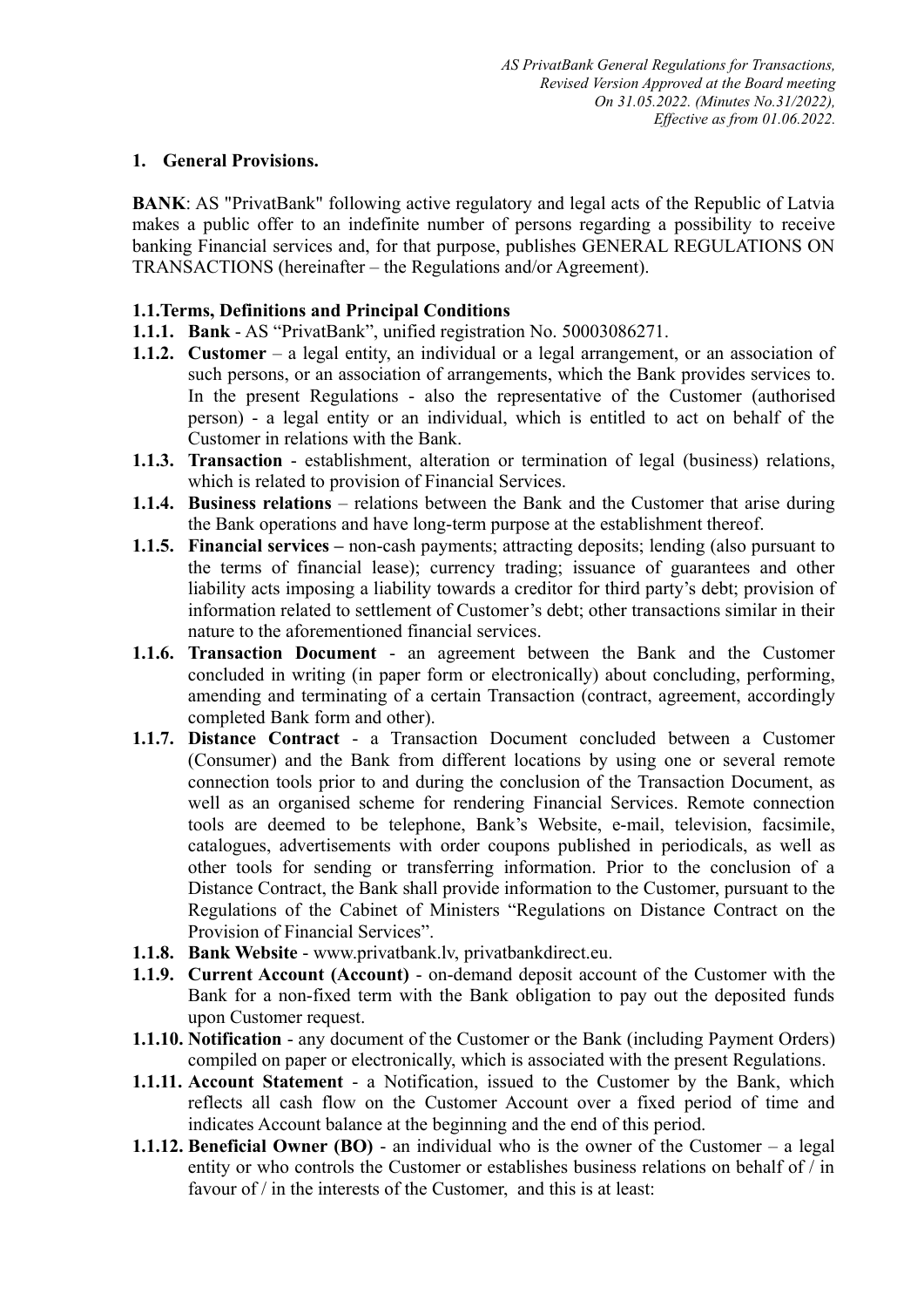- $\bullet$  in relation to legal entities an individual, who owns more than 25% of shares of capital or voting shares of a legal entity, through direct or indirect participation, or who controls them, either directly or indirectly;
- $\bullet$  in relation to legal arrangements an individual, who is an owner of a legal arrangement, or in whose interests, a legal arrangement is established or operates, or who implements direct or indirect control thereof, including being the founder, agent or supervisor (manager) of such arrangement;

# **1.1.13. Money Laundering:**

- a) turning of the funds derived from criminal activities into other valuables, change of their location or ownership while being aware that they result from a criminal activity and if these actions are executed with a purpose of concealing or disguising the illegal origin of the funds or helping a person involved in the above-mentioned illegal activities to avoid legal responsibility for that which has been executed;
- b) concealment or disguise of true nature, origin, location, placement, movement and affiliation of proceeds derived from criminal activity, being aware that these proceeds are derived from criminal activity;
- c) acquisition of proceeds derived from criminal activity by another person into ownership, possession or usage, or their sale, being aware that these proceeds are derived from criminal activity;
- **1.1.14. Suspicious transaction**  a transaction or an activity providing suspicions, that the funds involved therein are directly or indirectly acquired as a result of criminal offence or related to terrorism or proliferation financing, or to an attempt thereof.
- **1.1.15. Shell bank** a credit institution or a financial institution, or another institution, which carries out activities equivalent to those carried out by a credit institution or a financial institution, and which is registered in the country, where it is not located physically (including its actual management), and which is not related to any regulated and supervised group. The person, which provides services similar to services of a credit institution, making non-cash transfers at the instruction of a third party, and which has no institution, which supervises and controls its activities, is also deemed a shell bank, with exception of the cases, when such transfers are made by an electronic money institution, or when such transfers are made between the commercial companies of one group, within the meaning of Financial Conglomerates Law , or between the commercial companies, which have one and the same beneficial owner.
- **1.1.16. Shell arrangement** a legal entity with one or several of the following indicators inherent thereto:
- **1.1.16.1.** there is no relation between a legal entity and actual economic activities, or the legal entity activities result in little or no economic value, and the subject of the law has no documentary information at its disposal, which is evidence to the contrary;
- **1.1.16.2.** the regulatory enactments of the country of registration of the legal entity do not envisage an obligation to prepare and to submit financial statements, including annual financial statements, on own activities to supervisory authorities of the corresponding country;
- **1.1.16.3.** in the country of registration of the legal entity, the legal entity has no location of economic activities (premises);
- **1.1.17. Identification**  actions performed by the Bank or by the authorized person (agent) of the Bank to verify legal capacity and capability of the Customer and/or its representative/authorised person.
- **1.1.18. Identity document** a document issued by a national regulatory authority authorised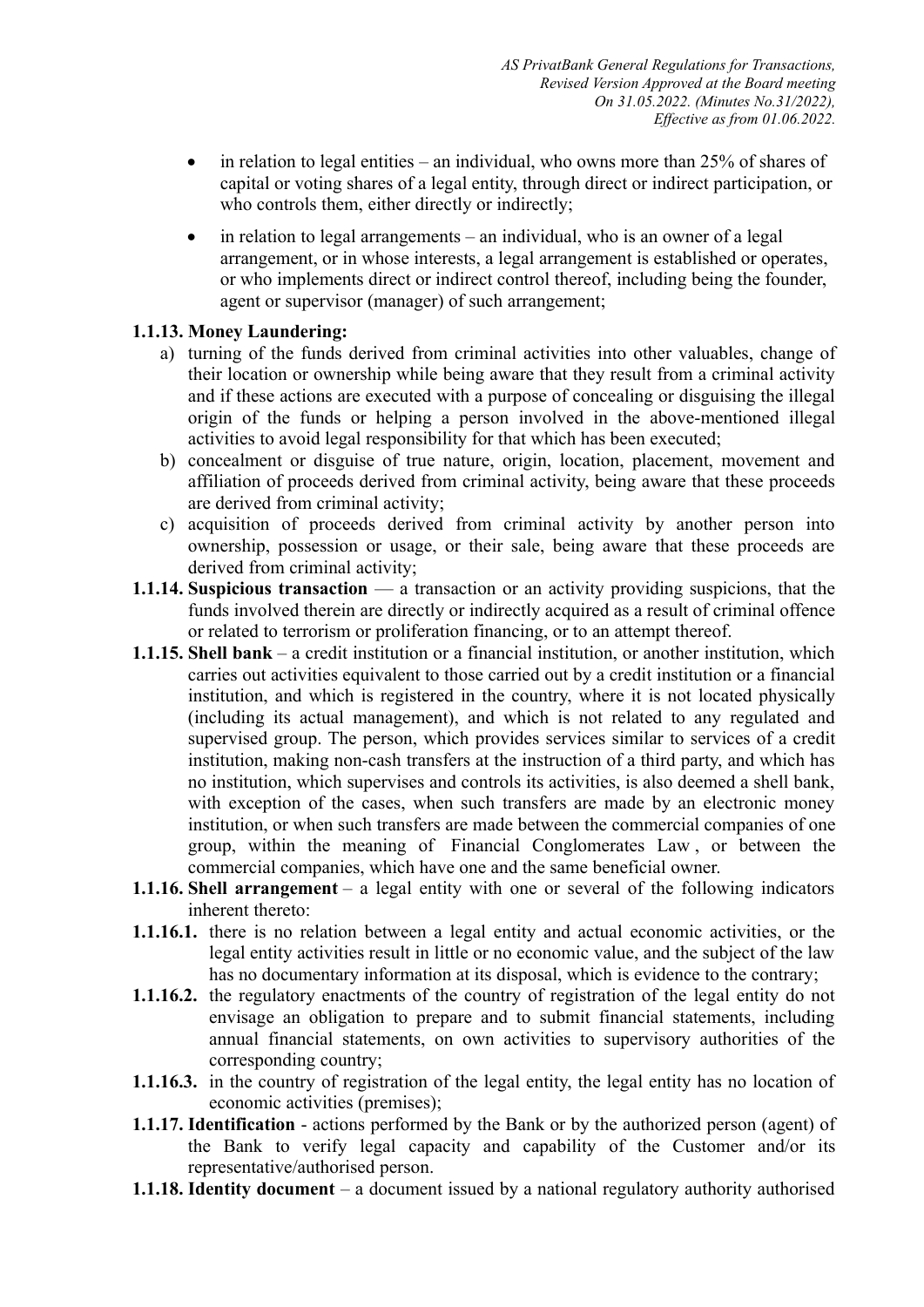by regulatory enactments, which certifies the identity and legal status of the document holder.

- **1.1.19. Remote Account Management Services**  account management using the Internetbank or facsimile communication/electronic mail.
- **1.1.20. Bank Working Day**  a day when the Bank is open for the Customers in order to provide financial services.
- **1.1.21. Fee** a compensation paid by the Customer to the Bank for the provided services.
- **1.1.22. Price list** the commission fee approved by the Board of the Bank, in force as of provision of the respective financial service, according to which, remuneration, punitive sanctions and other payments are withheld from the Customer in favour of the Bank. The Customer can get acquainted with the Price List on the website of the Bank.
- **1.1.23. Consumer** a Customer recognised as a consumer within the meaning of the "Consumer Rights Protection Law".
- **1.1.24. Regulations** the General Regulations on Transactions of the Bank.
- **1.1.25. RL**  The Republic of Latvia.
- **1.1.26. FATCA** the "Foreign Account Tax Compliance Act" of the United States of America (USA). FATCA mainly aims at prevention of tax evasion by FATCA Control Subjects, who directly or indirectly own any Accounts with the Bank.
- **1.1.27. FATCA control subject** pursuant to the FATCA provisions, the FATCA Control Subjects are:
- **1.1.27.1.** USA citizens (USA citizens, who gained their citizenship at birth or through naturalization, irrespective of holding the citizenship of another country);
- **1.1.27.2.** resident aliens persons holding a residence permit in the USA (a green card); persons, who stayed in the USA for more than 31 day in the current year and for more than 183 days during the previous three years combined);
- **1.1.27.3.** USA legal entities (corporations, partnerships, companies);
- **1.1.27.4.** foreign legal entities (should 25% or more of their charter capital directly or indirectly belong to one or several USA citizens/ USA residents/ USA legal entities);
- **1.1.27.5.** other persons covered by the provisions of FATCA, including but not limited to the following: persons, who have their postal and/or residence address in the USA and/or P. O. Box in the USA, telephone number registered in the USA; persons, who gave decrees for regular fund transactions to an account/accounts in the USA; trusted persons or authorized persons permanently residing in the USA.
- **1.1.28. CRS (Common Reporting Standard)** a global standard for automatic exchange of financial account information in tax matters, which is developed by Organization for Economic Cooperation and Development (OECD). The key objective of CRS is to prevent involvement of CRS subject in cross-border tax fraud and tax evasion.
- **1.1.29. CRS subject** shall comply with the following criteria:

# **1.1.29.1. Individuals:**

- there is indication on the account holder status as a tax resident in another participating country;
- the current correspondence address or residence address (among them, post office box address) of the account holder is in the participating country (except the address of the account holder`s service provider (for example, asset manager, consultant, accountant) as indicated in information systems);
- the account holder has one or several phone numbers in the participating country, but does not have any phone number in the Republic of Latvia;
- there is a valid decree on regular transfer of funds to an account in the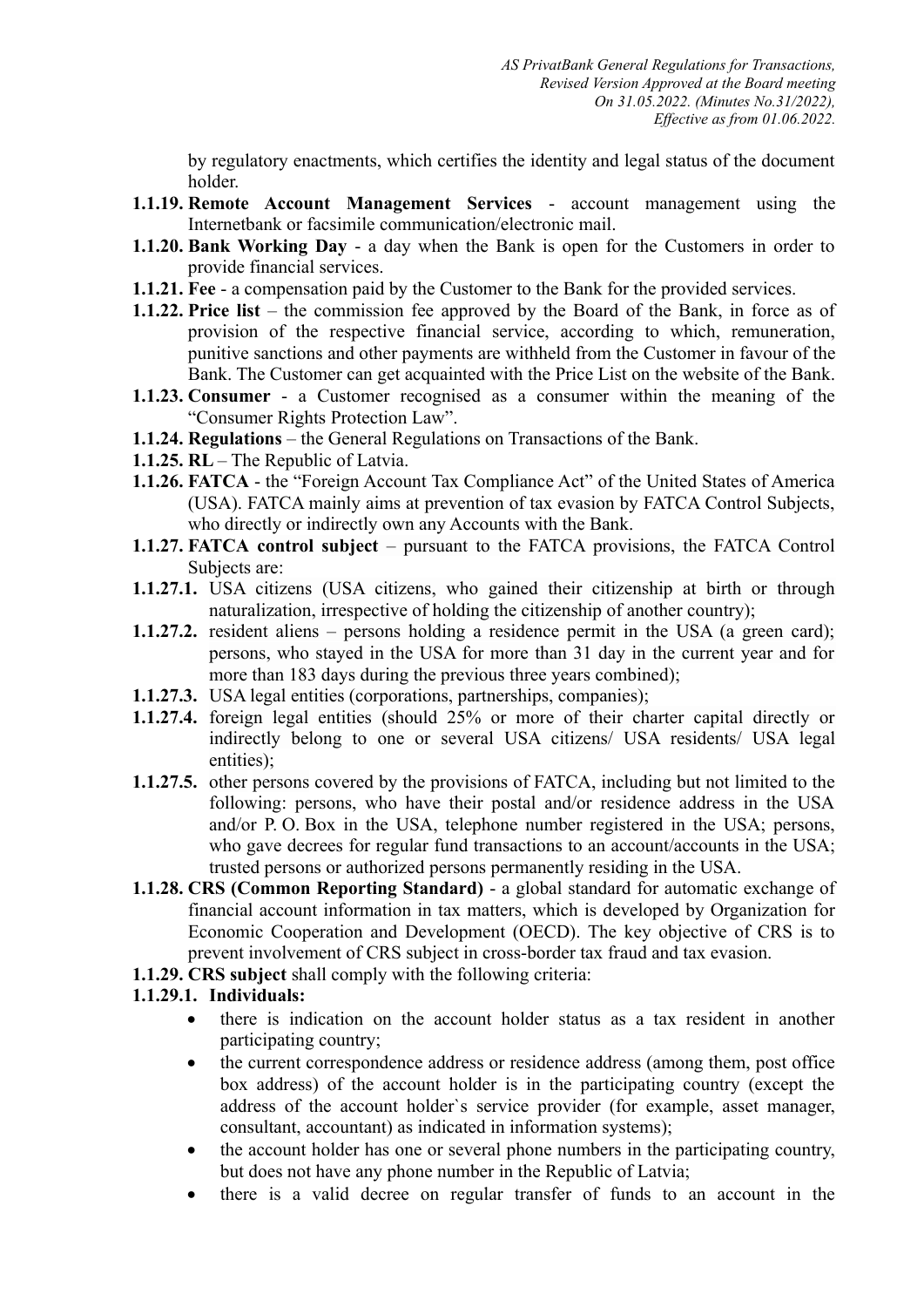participating country except for order of transfer from deposit account;

- valid powers of attorney or signatory powers are delegated to a person whose address is in the participating country;
- the only address notified by the account holder for communication is the correspondence delivery address in the participating country for on-demand collection ("in care of" address, "hold mail" instruction).

# **1.1.29.2. Legal entities:**

- the account holder is a tax resident in the participating country;
- the account holder has been established or registered in the participating country;
- the registered office, the actual address of the head office or correspondence address of the account holder is in the participating country;
- the legal entity is a passive non-financial arrangement with one or several beneficial owners – reportable persons within the OECD standard.

### **1.1.30. Application and Validity of Regulations:**

- **1.1.30.1.** The present Regulations regulate the mutual legal (business) relations between the Bank and the Customer, associated with conclusion, performance and termination of Transactions, unless provided otherwise in the Transaction Documents concluded between the Bank and the Customer.
- **1.1.30.2.** The Regulations were approved on 5 April 2006 and took effect on 24 April 2006. The following amendments to the Regulations approved at the Board meeting shall take effect on the date specified by the Board of the Bank.
- **1.1.30.3.** The Customer is entitled to only request those Financial services from the Bank, which are specified in the Bank Pricelist, in the Transaction Documents or upon provision of which, the Bank and the Customer have entered into a separate agreement pursuant to the regulatory enactments of the Republic of Latvia.
- **1.1.30.4.** The Regulations shall be applicable and binding for all planned, initiated or performed Transactions between the Bank and the Customer, and shall be their integral part, including the cases, when one of the provisions included in the present Regulations is not included in the Transaction Document concluded with the Customer.
- **1.1.30.5.** The Regulations shall be applicable as a general document, regulating the relations between the Bank and the Customer, which determines general provisions on conclusion, performance and termination of Transactions between the Bank and the Customer. Regulations on conclusion, performance and termination of particular Transactions are defined by the regulatory documents of the Bank, as well as by the Transaction Documents concluded between the Bank and the Customer.
- **1.1.30.6.** Every constituent part of the present Regulations shall be translated as a separate document, which is valid and biding for the parties; however, if one of the parts of the present Regulations (paragraph, article) becomes void or not valid due to amendments to the regulatory enactments of the Republic of Latvia, this part (paragraph, article) of the Regulations shall become null and void only within this prohibition and it shall not diminish the binding force of other parts (paragraph, article) of the Regulations.
- **1.1.30.7.** The Bank provides Financial services to the Customer in accordance with the regulatory enactments of the LR and the European Union.
- **1.1.30.8.** The Bank must render services, execute Transactions, and/or execute the Customer's Notifications with care of a good and prudent owner, and the Bank must protect the Customer's interests as much as the Bank can and is obliged to do.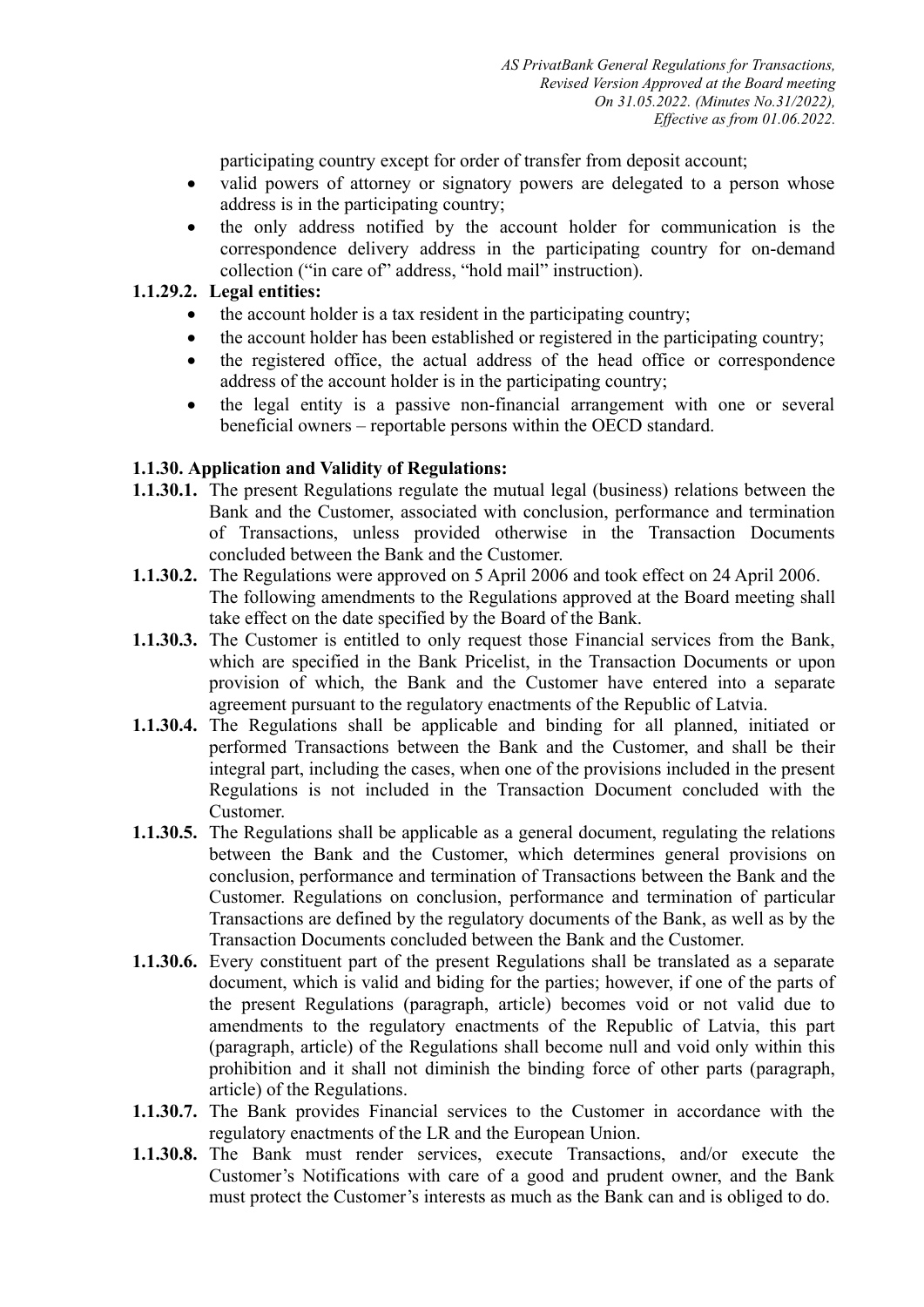- **1.1.30.9.** By entering into Transaction relations with the Bank, the Customer is entitled to choose the language that would be used for compiling Transaction Documents and the language the Bank would use to contact the Customer. At the Customer's choice, the Transaction Documents may be compiled in and the language for communication with the Customer may be in Russian, Latvian, English or German.
- **1.1.30.10.**The present Regulations shall be binding and applicable not only for the Customer, but also for each successor of the Customer legal rights and obligations, irrespective of any changes in the Customer personnel (officials), or the changes of the Customer authorised persons.
- **1.1.30.11.** In case of linguistic or interpreting disputes, controversy, disagreement or claim, the advantage shall be given to the text of these Regulations and Transaction Documents in Latvian.
- **1.1.30.12.**The Bank activity is regulated by the Finance and Capital Market Commission located at 1 Kungu Street, Riga, LV-1050, [www.fktk.lv](http://www.fktk.lv/).

### **1.1.31. Amendments to Terms and Conditions of Rendering Banking Services (General Regulations on Transactions):**

- **1.1.31.1.** The Bank is entitled to unilaterally change and supplement the Pricelist and the Regulations at its discretion without the Customer's consent. Changes and additions to the Pricelist and/or the Regulations take effect as of approval thereof, on the Bank's specified date. The Bank publishes changes and additions to the Pricelist and/or the Regulations in a visible place in the Bank's premises and on the Bank's Web-Page before their effective date.
- **1.1.31.2.** The Bank is entitled to unilaterally establish and cancel discounts to Commissions specified in the Pricelist.
- **1.1.31.3.** The Bank additionally notifies Customers (Consumers) of changes to the Pricelist and Regulations via the communication tools agreed upon by the Parties when establishing legal (business) relations.
- **1.1.31.4.** For Customers (Consumers) changes to the Pricelist and Regulations that refer to payment services in the understanding of legal acts of the RL, which regulate payment services and electronic money, take effect two (2) calendar months after publishing thereof in a place available to Customers in the Bank's premises and on the Bank's Web-Page.
- **1.1.31.5.** The Customer must read the Pricelist and Regulations, changes and additions thereto, as well as currency exchange rates before demanding services in the Bank's premises during the Bank's working hours and on the Bank's Web-Page.
- **1.1.31.6.** The Bank shall not be responsible for the Customer's losses and extra costs if the Customer failed to review the Pricelist and/or Regulations, changes and additions thereto.
- **1.1.31.7.** Regulations and changes (additions) thereto shall not apply to Transactions that were fully completed or terminated before the Pricelist and/or Regulations and changes thereto take effect.
- **1.1.31.8.** If the Customer does not submit an application about his objections against the changes and does not demand termination of the agreement before the changes specified in Paragraph 1.5.1 of the Regulations take effect, the Bank and the Customer believe that the Customer agreed to and accepted such changes.
- **1.1.31.9.** The Customer may immediately terminate legal (business) relations with the Bank and without forfeit before the changes specified in Paragraph 1.5.1 of the Regulations take effect.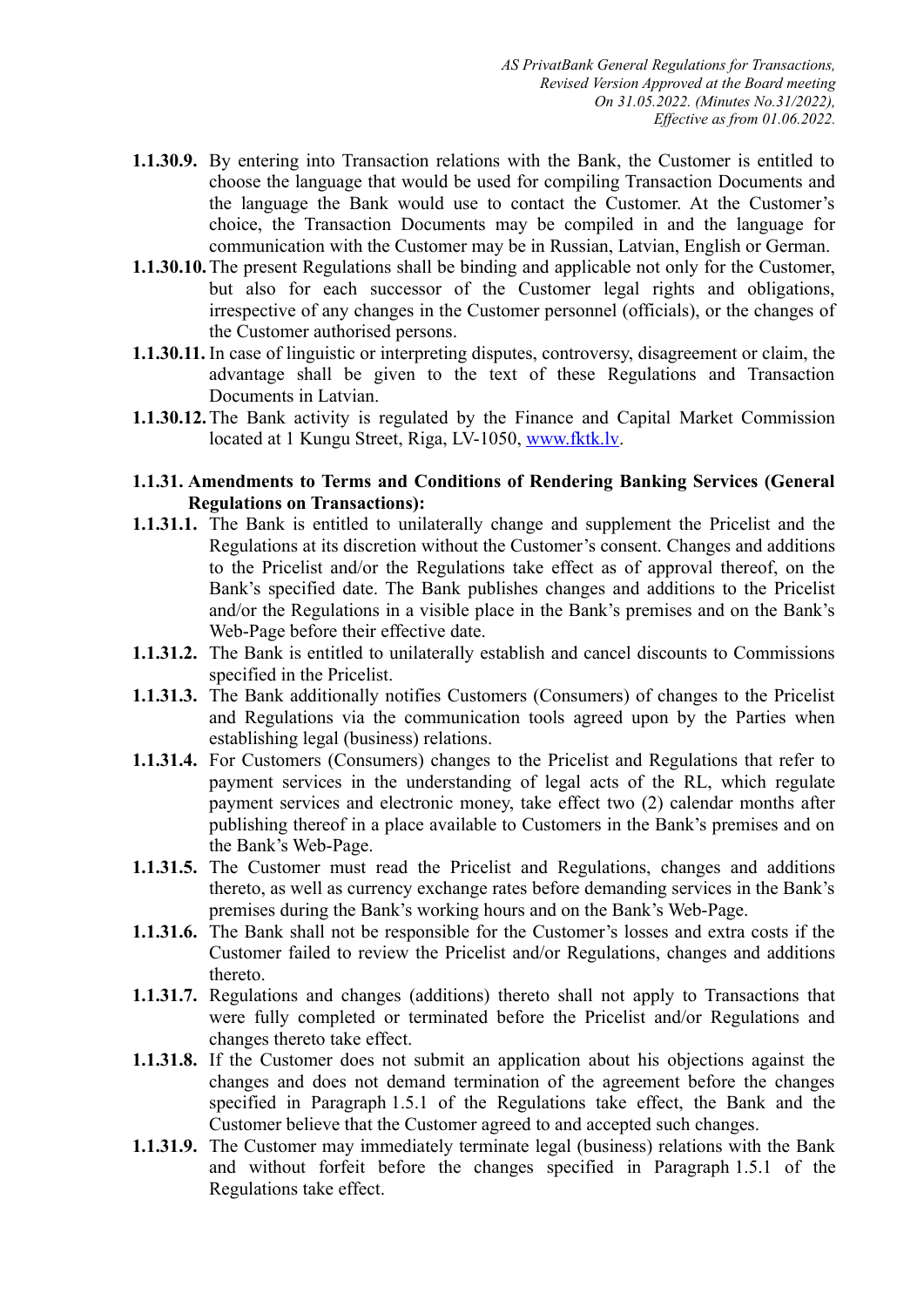- **1.1.31.10.**The Bank may ignore the timeframe for notifications about changes to the Pricelist and/or regulations if such changes are beneficial for the Customer.
- **1.1.31.11.** The Bank applies reference interest rates, changes of the currency exchange rate or changes of the reference exchange rates immediately and without prior notice to the Customer.
- **1.1.31.12.**Information about such changes is available in the Bank's premises and on the Bank's Web-Page.

### **1.1.32. Investment guarantee**

- **1.1.32.1.** The safety of Customers' funds is guaranteed by the deposit guarantee system created in accordance with the Deposit Guarantee Law.
- **1.1.32.2.** Should the Customer funds placed with the Bank become unavailable, they shall be covered by payments from the Deposit Guarantee Fund of the Republic of Latvia, excluding limitations laid down in the Deposit Guarantee Law.
- **1.1.32.3.** The Deposit Guarantee Fund of the Republic of Latvia shall provide each Customer with the maximum guarantee compensation payment up to  $100,000.00$  EUR (one hundred thousand Euros) irrespective of whether they are residents of Latvia or not, as well as irrespective of the deposit currency (national currency or foreign currency). The guarantee compensation payments shall be made in EUR (Euros).
- **1.1.32.4.** The Deposit Guarantee Law provides for certain cases when a Customer is entitled for 200,000 EUR compensation in addition to the maximum guaranteed compensation of 100,000 EUR.
- **1.1.32.5.** When calculating the amount of the guaranteed compensation due to a Customer, the liabilities of the Customer towards the Bank (the outstanding loan, etc.) shall be considered and set off.
- **1.1.32.6.** For more details Customers can visit the Bank Website and / or the Finance and Capital Market Commission located at 1, Kungu Street, Riga, LV-1050; [www.fktk.lv.](http://www.fktk.lv/)

# **1.1.33. The due diligence and identification of the Customer. Powers to act.**

- **1.1.33.1.** The Bank shall only provide financial services to those Customers who have undergone complete identification and due diligence. The Bank performs Customer Due Diligence, including identification, in conformity with the requirements of regulatory enactments of the Republic of Latvia and the Bank regulatory documents.
- **1.1.33.2.** Customer Due diligence shall be conducted for the Person who applied to the Bank to receive Financial services, before:
- **1.1.33.2.1.** Commencement of business relationships;
- **1.1.33.2.2.** In case the Transaction matches the indicators of the Suspicious transaction, or there are suspicions regarding money laundering or terrorism and proliferation financing or an attempt thereof;
- **1.1.33.2.3.** in case of suspicions, that data previously acquired during Customer due diligence are not reliable.
- **1.1.33.3.** Customer due diligence measures a set of actions based on risk assessment, within which, the Bank:
- **1.1.33.3.1.** Identifies the Customer and verifies the acquired identification data;
- **1.1.33.3.2.** Establishes the Beneficial Owner and, based on risk assessment, makes sure that the corresponding individual is the Customer BO. For a legal arrangement and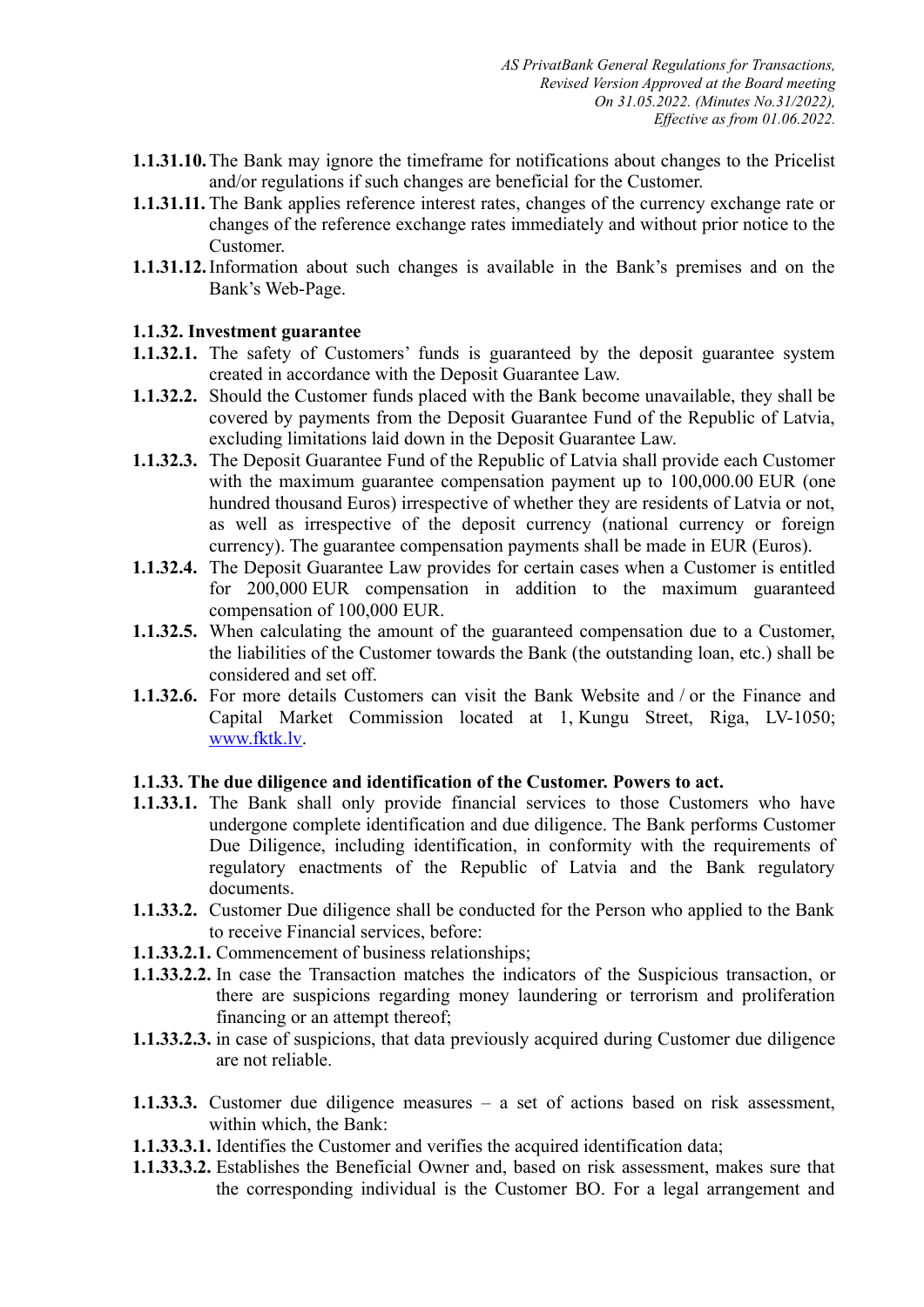legal entity, the Bank also ascertains the structure of the participants of the relevant person and the way in which the BO control this legal arrangement or legal entity;

- **1.1.33.3.3.** Obtains information about the purpose and intended nature of the Business Relations
- **1.1.33.3.4.** After commencement of Business relations monitors them, including inspections which confirm that transactions concluded during Business relations are done in accordance with the Bank's information on the Customer, its economic activities, the risk profiles and the origin of the funds;
- **1.1.33.3.5.** Ensures safe keeping, regular assessment and update of documents, personal data and information, which was acquired during Customer due diligence, in accordance with inherent risks, yet, at least once in 3 (three) years.
- **1.1.33.4.** When performing Identification, the Bank shall verify the Customer legal capacity and ability to act.
- **1.1.33.5.** The Bank identifies the Customers individuals after identity documents, the types of which are regulated by the regulatory enactments of the Republic of Latvia.
- **1.1.33.6.** The Customers legal entities are identified:
- **1.1.33.6.1.** by documents, which certify the name, legal form and foundation or legal registration of a legal entity;
- **1.1.33.6.2.** by data on registered address and the actual place of economic activities of the legal entity, in case it differs from the registered address;
- **1.1.33.6.3.** by constituent documents of a legal entity (a pre-incorporation contract, articles of association), and identifying the persons, who have the rights to represent the legal entity in the relations with the credit institution, including determination of the names and surnames of the corresponding persons, who hold positions at an administrative institution of the legal entity, acquisition of a document or a copy of the corresponding document, which certifies their rights to represent the legal entity, as well as verification of the identity of these persons.
- **1.1.33.7.** The Customer shall immediately notify the Bank and provide the Bank with information regarding amendments or additions to the documents certifying its identity data.
- **1.1.33.8.** In order to implement the Customer Identification, as well as prevent Laundering of Proceeds Derived from Criminal Activity and terrorism and proliferation financing, and in other cases the Bank is entitled to request at any moment the information (documents) from the Customer and the Customer is obliged to submit the requested information (documents) to the Bank in relation to the Customer, its representative, its Beneficial Owner, the declared Customer commercial and private activity, financial standing, explanations on the purpose of the Transaction concluded between the Customer and the Bank, origin of funds, as well as other information (documents), which the Bank considers necessary to request. This Customer's obligation applies also to cases, when the Customer submits to the Bank a Notice of termination of business relations and closing of all Accounts upon the Customer's initiative.
- **1.1.33.9.** If the Customer does not submit this information (documents) to the Bank within the term determined by the Bank, or the Bank has suspicions or it is stated that the information (documents) submitted by the Customer is forged and does not correspond to the actual situation, or the Customer is associated with Laundering of Proceeds Derived from Criminal Activity/ financing of terrorism, the Bank is entitled not to enter into cooperation with the potential Customer, to refrain from the execution of the Transaction, to suspend the execution of the Transaction, not to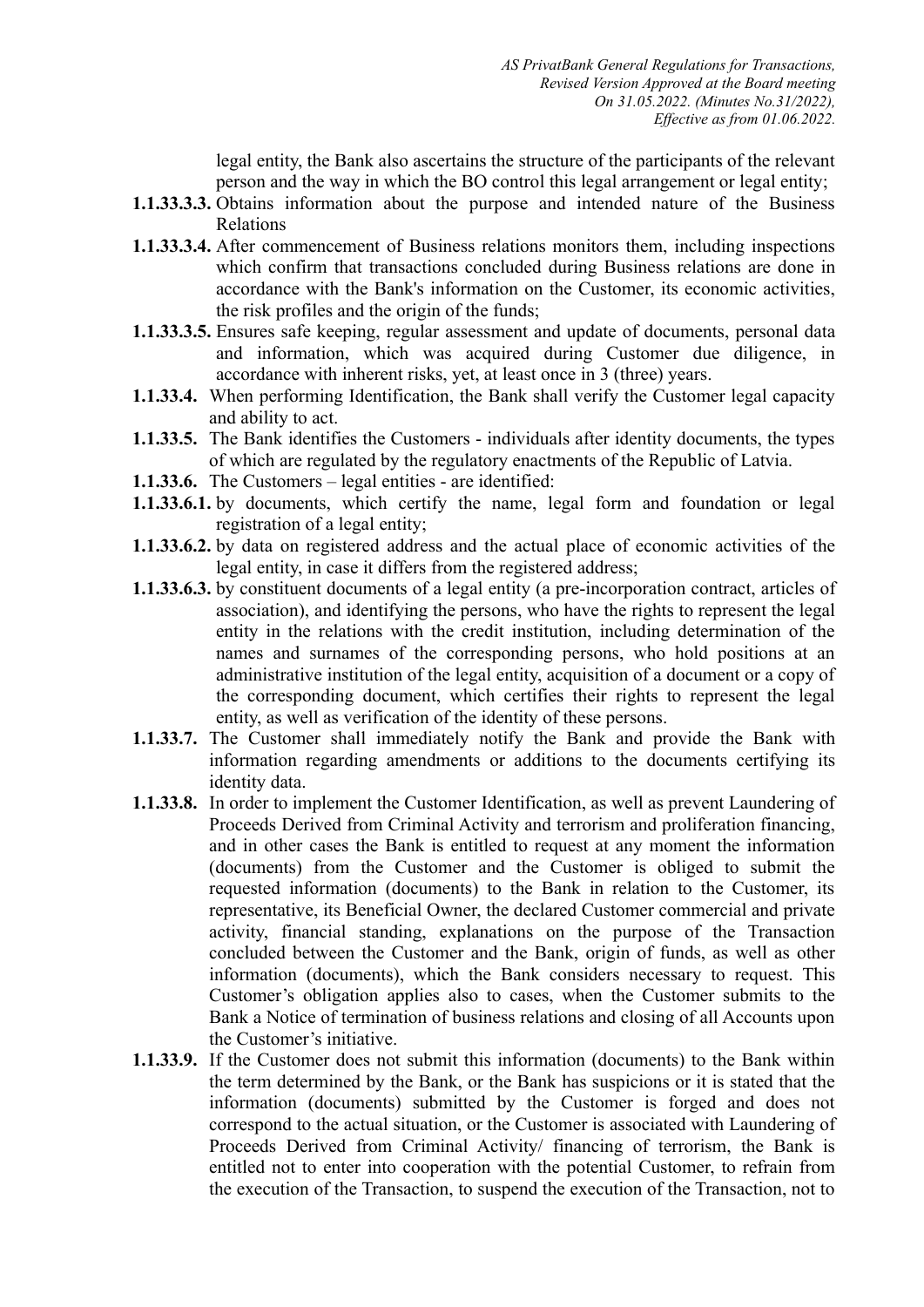accept and/ or not to fulfil the Customer Notifications to the Bank, to request the Customer to fulfil its obligations or to terminate Transactions prior to the expiry without explaining the reason thereof to the Customer (potential Customer) and without any liability; in addition to the aforementioned, the Bank is entitled to decide on continuing the cooperation with related customers of such Customer where the relation is defined as per Beneficial Owner. In the cases mentioned herein, the Customer is obliged to indemnify all costs and losses to the Bank, which have arisen in connection with refraining from the execution of the Transaction, its suspension or termination.

- **1.1.33.10.**When providing information to the Customer via telephone or Online Chat the Bank performs Authentication of the Customer by using the Password, indicated by the Customer. The procedure for use of the Password is regulated by Section 2.2 of the Regulations "On Providing and Receiving Information and services via Telephone and Online Chat".
- **1.1.33.11.** The Bank is entitled at any moment to change or additionally introduce new requirements for Customers' Identification unilaterally at its discretion without Customers' consent and prior notification. If necessary, the Bank takes measures to ensure information on additional identification from the Customers, as well as from publicly available reliable and independent resources and from other financial or credit institutions. Upon receipt of an appropriate request, the Customer shall give its consent to such financial or credit institution regarding disclosure of information on the Customer, which is available to this financial or credit institution, to the Bank.
- **1.1.33.12.**The Bank is entitled to request from the Customer and the Customer obligation is to submit (to provide for storage) to the Bank sample of own signature and signatures of the persons, who are authorised to represent the Customer in its relations with the Bank, and the seal imprint if any (if the Customer wishes to use the seal), in conformity with the Bank requirements. The Bank is entitled to make copies of the personal identity documents submitted by the Customer, to certify such copies and to store them in compliance with the regulatory enactments of the Republic of Latvia.
- **1.1.33.13.**The Bank is not obliged to detect and state forgery or other non-compliance of the Customer documents, signature, seal, if such forgery or non-compliance is not evident and the Bank employee is not able to detect it in the regular order. During Transactions with the Customer, the Bank visually compares the signature and seal imprint samples of the Customer and/or of its representative in the Notification with the signature and seal imprint samples of the Customer and/or its representative, which are submitted to the Bank. During the comparison, the Bank is not obliged to take into account the colour of seal imprint sample. During comparison of the data and signature of the Customer and/or its representative with the data and signature sample indicated in the identity document, the Bank only bears responsibility for its gross negligence.
- **1.1.33.14.**The Customer undertakes full responsibility for the losses, which have been incurred to the Bank by the Customer intended deception of the Bank, or due to the Customer negligence. The Customer shall undertake responsibility for the losses incurred through activities performed by third parties.
- **1.1.33.15.**The Bank shall perform Authentication of the Customer/its representative, using identity documents of the Customer/its representative, signature sample of the Customer/its representative. If the Remote Account Management Services are used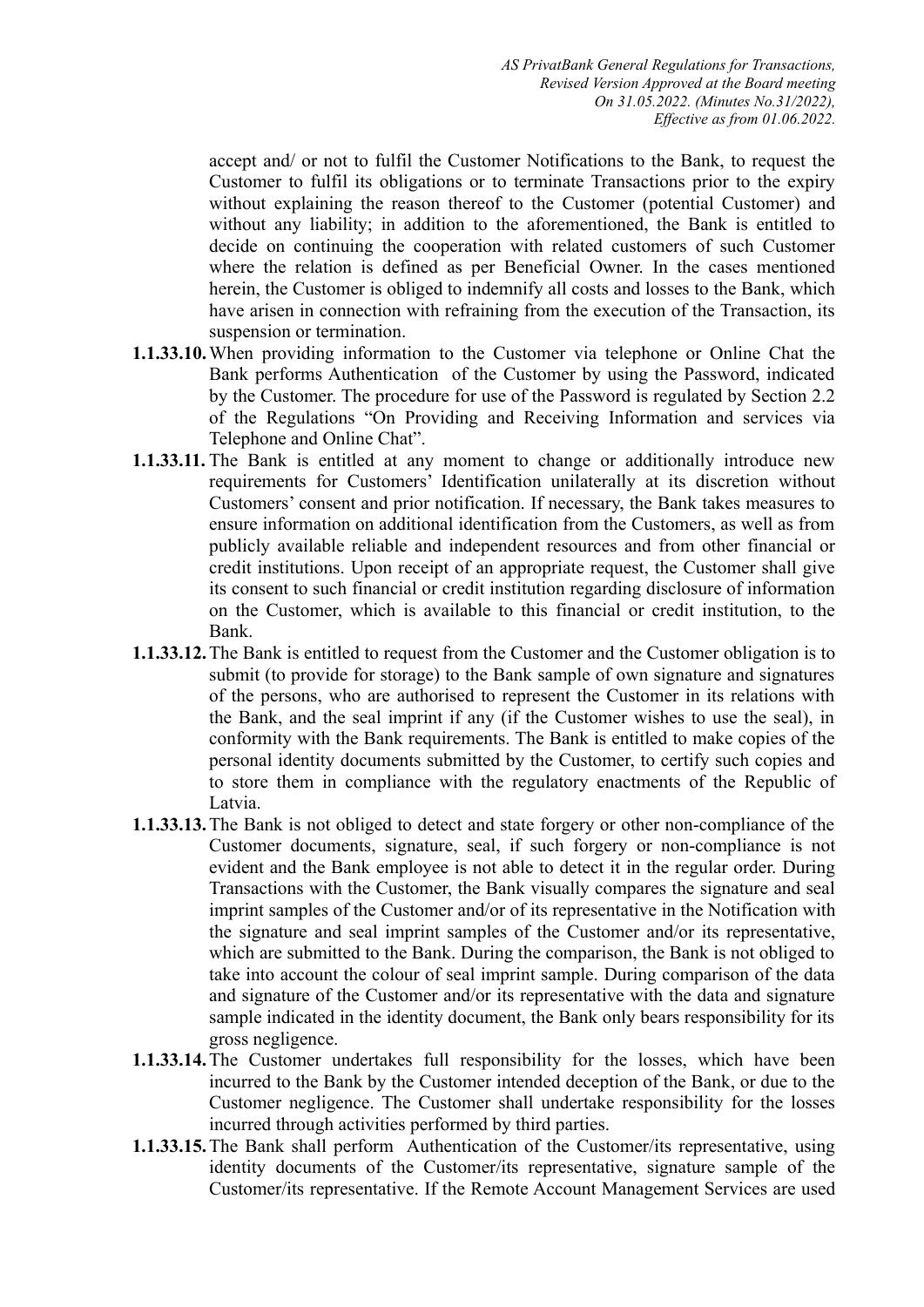for conclusion and execution of Transactions, the Bank identifies the Customer by access parameters and / or means of authorization issued to the Customer. The aforementioned Authentication tools are considered equate with the signature (seal) of the Customer and/or its representative. The Customer shall bear responsibility for safety and secrecy of the parameters/authorisation tools issued to the Customer. The Customer is responsible for all consequences and losses incurred to the Bank and the Customer, if the Customer authorization tools become known or available for third parties until the incident is reported to the Bank.

- **1.1.33.16.**The Bank has the right to suspend provision of Financial Services to the Customer/restrict the Transaction execution at the Customer's Accounts if the validity of the Customer identity document/authorization document has expired and the Customer has not provided the Bank with a valid identity document/authorization document.
- **1.1.33.17.**The Customer is obliged to inform the Bank in writing immediately, but not later than within 5 (five) calendar days, about all changes in essential transaction details (facts), particularly - regarding changes in name, surname or company name, actual address, legal (registration) address or location, other contact information, seal imprint, authorised signatory (or his / her signature), its legal capacity and capability, tax residency, financial standing or status (reorganisation, privatisation, insolvency, liquidation, seizure of property etc.), amendments or expiry of the submitted powers of attorney. The obligation is also in effect, when the changes in the information, which the Customer submits to the Bank are incorporated in the public registers. When informing about the changes, the Customer is obliged to attach the supporting documents (if such shall be submitted). The Customer shall reimburse all losses incurred to the Bank, if the Customer or its representatives are incapable persons or their capacity is limited at the moment of the conclusion or execution of the Transaction.

# **1.1.34. Authorisation**

- **1.1.34.1.** The Customer is entitled to authorise a third party to conclude, execute and terminate a Transaction on behalf of the Customer. Such authorisation is to be prepared in writing with the Customer granting the authorisation (power of attorney) in compliance with requirements of the regulatory enactments of the state, where authorisation (power of attorney) was issued, and with the Bank requirements. The Bank is entitled to refrain from concluding the Transaction with the Customer if the authorisation (power of attorney) is executed without observing the requirements of the regulatory enactments of the state, where authorisation (power of attorney) was issued, and with the Bank requirements, if identity data of the authorised person are not included in the power of attorney or if the Bank has suspicions of the authorization nullity.
- **1.1.34.2.** The Bank is not obliged to verify validity of the Customer authorisation. It also refers to authorizations registered in public registers. The Bank bears no responsibility for the validity provisions of the authorization.
- **1.1.34.3.** The Customer power of attorney submitted to the Bank shall be deemed valid in the Customer's relations with the Bank until the moment when the Customer provides the Bank with a written notification of withdrawal of the power of attorney or upon expiry of validity period of the power of attorney. The Bank shall not be liable for losses and other additional expenses of the Customer, if the authorization is revoked and the Customer has not notified the Bank thereof in writing.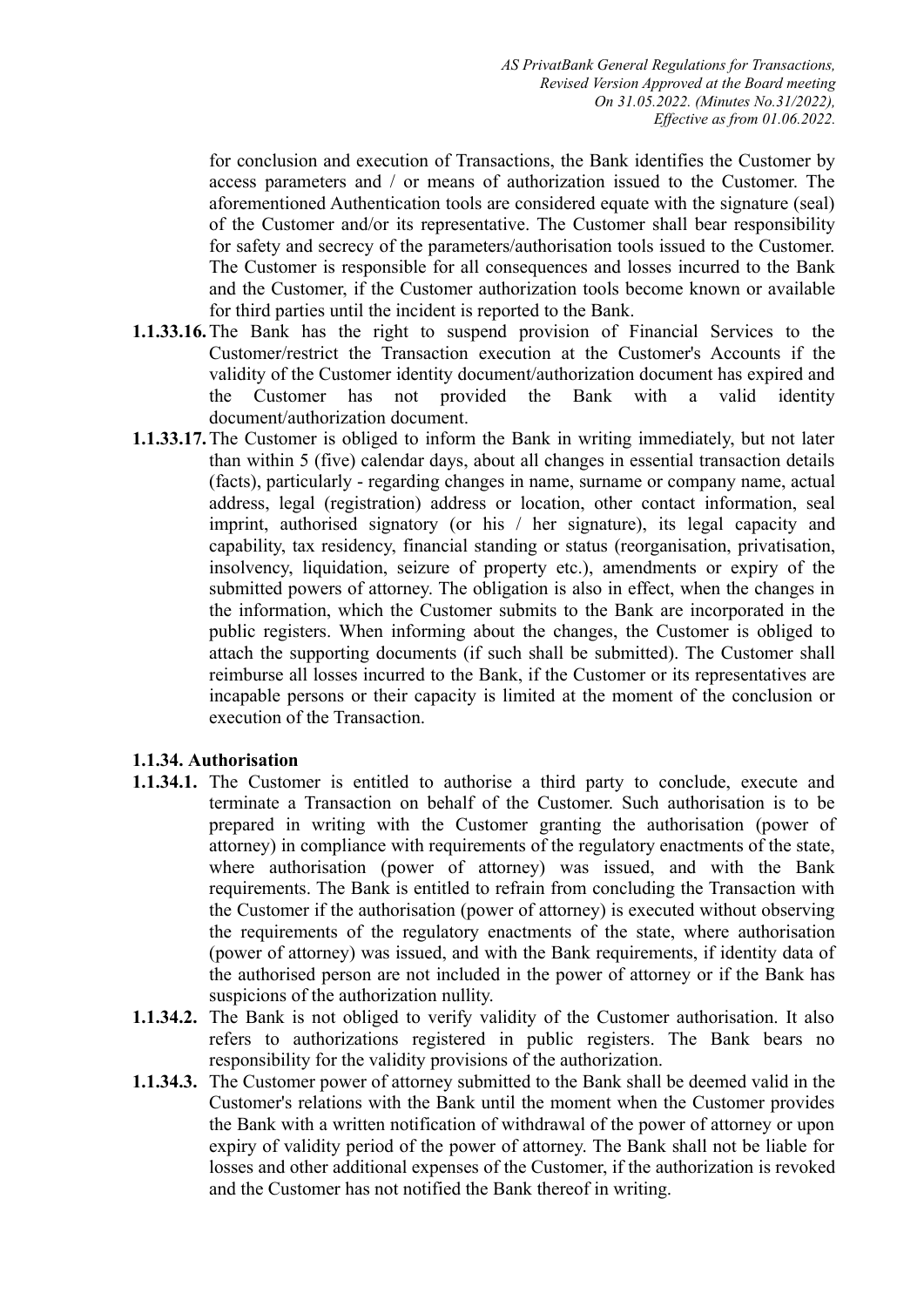- **1.1.34.4.** The Customer is obliged to ensure that the Bank always has documents in accordance with the requirements of the Bank and the regulations of the country, in which the authorization document is issued, which confirm the powers of the Customer representatives to act of on behalf of the Customer, as well as identification of the Customer's representatives. If the Customer does not provide such documents to the Bank, the Bank has the right to immediately refuse execution of the Transactions or terminate the Transactions, either in full or in part.
- **1.1.34.5.** If the Transaction is concluded, executed or terminated on behalf of the Customer by a person, who poses as the Customer representative, yet, who is not entitled to represent the Customer at the moment of conclusion/execution/termination of the Transaction, this person as an individual shall undertake the full scale of obligations arising from the concluded/executed/terminated Transaction.
- **1.1.34.6.** The Customer's representative who concludes a Transaction on behalf of the Customer confirms that he/she is duly authorised, including, is entitled to conclude a Transaction, sign the Transaction Documents and perform other actions that are necessary for the execution of a Transaction or are related to it. If the person who signed the documents or concluded the Transaction on behalf of the Customer (the Customer's representative) at the time of these actions was not authorised to represent the Customer, then this person assumes all obligations arising from these actions, including under these Regulations, in full and is responsible for their implementation.

# **1.1.35. Personal Data and Confidentiality**

- **1.1.35.1.** If the Customer, the Customer representative or the Beneficial Owner are individuals, then the Customer, the Customer representative and the Beneficial Owner entering into legal (business) relations with the Bank, shall consent and confirm that the Bank is entitled to process all personal data of the Customer, the Customer representative and the Beneficial Owner. The substantiation and objective of personal data processing shall be application of personal data to establish legal (business) relations, to ensure fulfilment of liabilities on the part of the Customer, for provision of the Bank financial services, as well as to ensure the Bank activities. The Bank is entitled to request, receive and process the personal data of the Customer, the Customer representative and the Beneficial Owner from other sources as well, including personal data processing systems (registers, data bases), created by the state or municipality institutions.
- **1.1.35.2.** The personal data, information about the Customer, about its accounts and deposits, as well as Transactions, which is at the disposal of the Bank, may be submitted to third parties which provide services to the Bank or represent the Bank interests in the relations with the Customer and which the Bank assigns in writing to fulfil any of the obligations as indicated in the present Regulations or with which the Bank otherwise cooperates to enable its activities, provision of its services and performance of its functions, including for non-residents of the European Union and/or European Economic Area, in compliance with proper protection of personal data.
- **1.1.35.3.** In accordance with regulatory enactments and requests of business partners, information about the Customer and Transactions may be submitted to competent state authorities of the European Union and other countries, which are not the Member States of the EU or the European Economic Area, for implementation of their functions, in compliance with proper protection of personal data.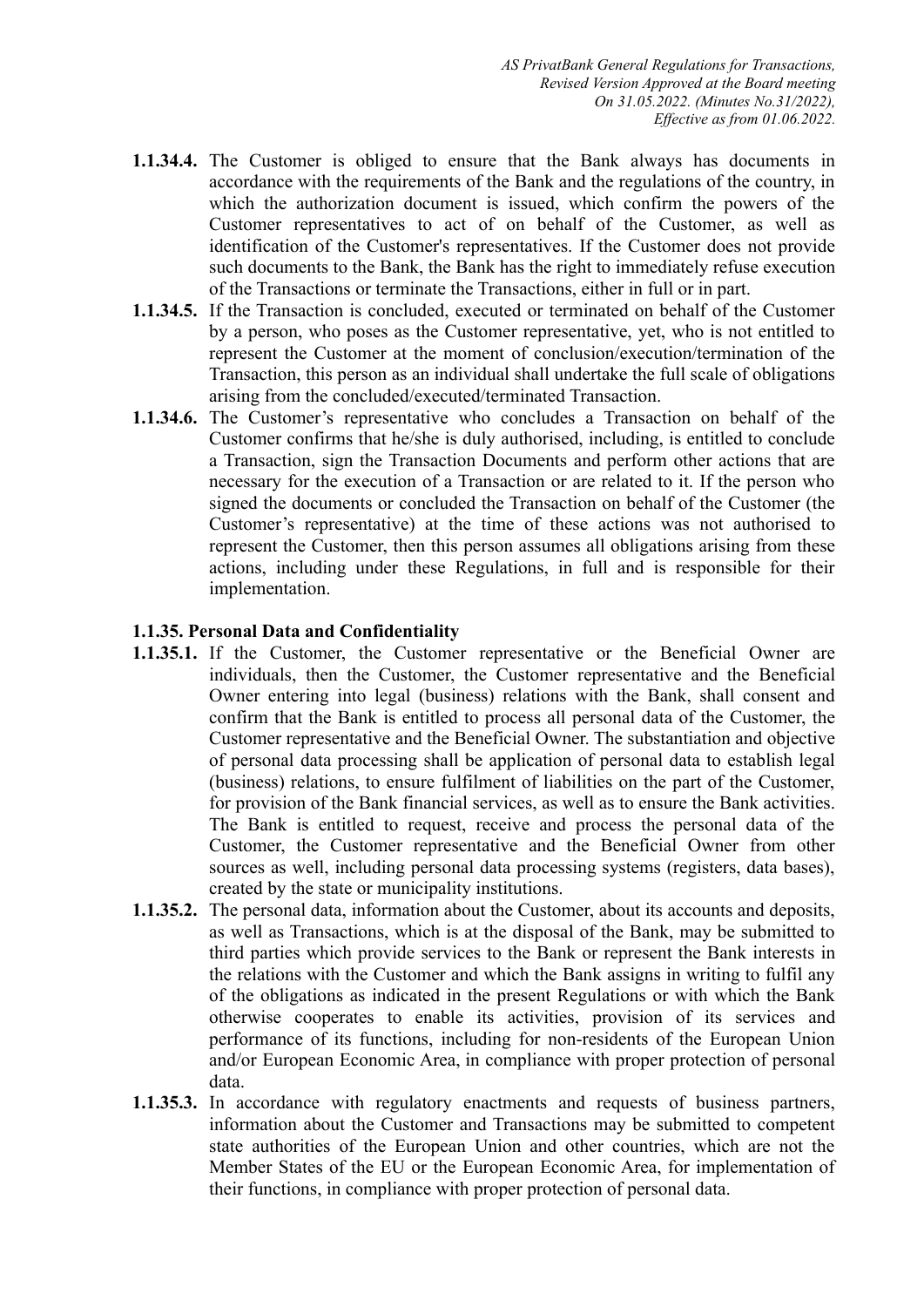- **1.1.35.4.** According to the provisions of the Intergovernmental Agreement between the Government of the United States of America and the Government of the Republic of Latvia to Improve International Tax Compliance and to Implement FATCA dated 27th June 2014, the Bank, as a financial institution implementing the provisions of FATCA, shall identify the Accounts of FATCA Subjects previously opened with the Bank; create a system estimating the compliance of the Accounts with the FATCA requirements at the moment of their opening, as well as once a year inform the State Revenue Service of the Republic of Latvia about FATCA Subjects and their Accounts corresponding to the FATCA provisions, as well as Accounts corresponding to the FATCA provisions owned by parties, which refused to submit the information about Beneficial Owners.
- **1.1.35.5.** According to the Regulations of the Cabinet of Ministers "Procedures by which a Financial Institution Implements the Due Diligence Procedures for Financial Accounts and Provides Financial Accounts Information to the State Revenue Service", the Bank shall assess compliance of a Customer, who holds an account with the Bank, with the direct or indirect criteria of CRS subject, in order to determine, whether data on the Customer should be submitted to the State Revenue Service to ensure exchange of information. The requirement to provide information regarding the Customer accounts does not apply to Customers - individuals and legal entities, which are tax payers in the Republic of Latvia, if the information they have provided to the Bank does not include any indications that meet the CRS subject criteria.
- **1.1.35.6.** By submitting a written application, an individual is entitled to familiarise itself with own personal data at the Bank disposal, to request introduction of corrections or amendments thereto, if this does not contradict effective legislation of the RL.
- **1.1.35.7.** By submitting a written application to the Bank, an individual is entitled to request video surveillance information from the Bank; the Bank, in its turn, is entitled to request that the individual substantiates the reason for requesting such information, as well as to request his/her personal data in order to carry out his/her identification. The Bank shall review compliance of provision of information with requirements of regulatory enactments. If, in accordance with regulatory enactments and internal regulatory documents, provision of information is allowed and if the physical entity provided the Bank with personal data for identification, the Bank will provide the requested information; in other cases, the Bank has the right to reject the request for the information.
- **1.1.35.8.** The Bank is entitled to use personal data of the Customer and the Customer representative at the Bank disposal to provide the Customer with information about the products and services offered by the Bank and third parties, either verbally or in writing (via fax, telephone, Online Chat, by mail and/ or by means of Remote Account Management Services), given the Customer consent to provision of such information. The Bank seizes to use personal data for providing information about services (products) offered by the Bank or by third parties in electronic form, if the relevant person has revoked its consent (in person, by mail, by e-mail, or via Remote Account Management Services).
- **1.1.35.9.** The Bank acknowledges and the Customer agrees that all information about the Customer, its true beneficiary, accounts, deposits, Transactions and Customer relations with third parties, about which the Customer has informed the Bank, is confidential (Bank secrecy) and shall not to be disclosed to third parties, except in any of the following cases: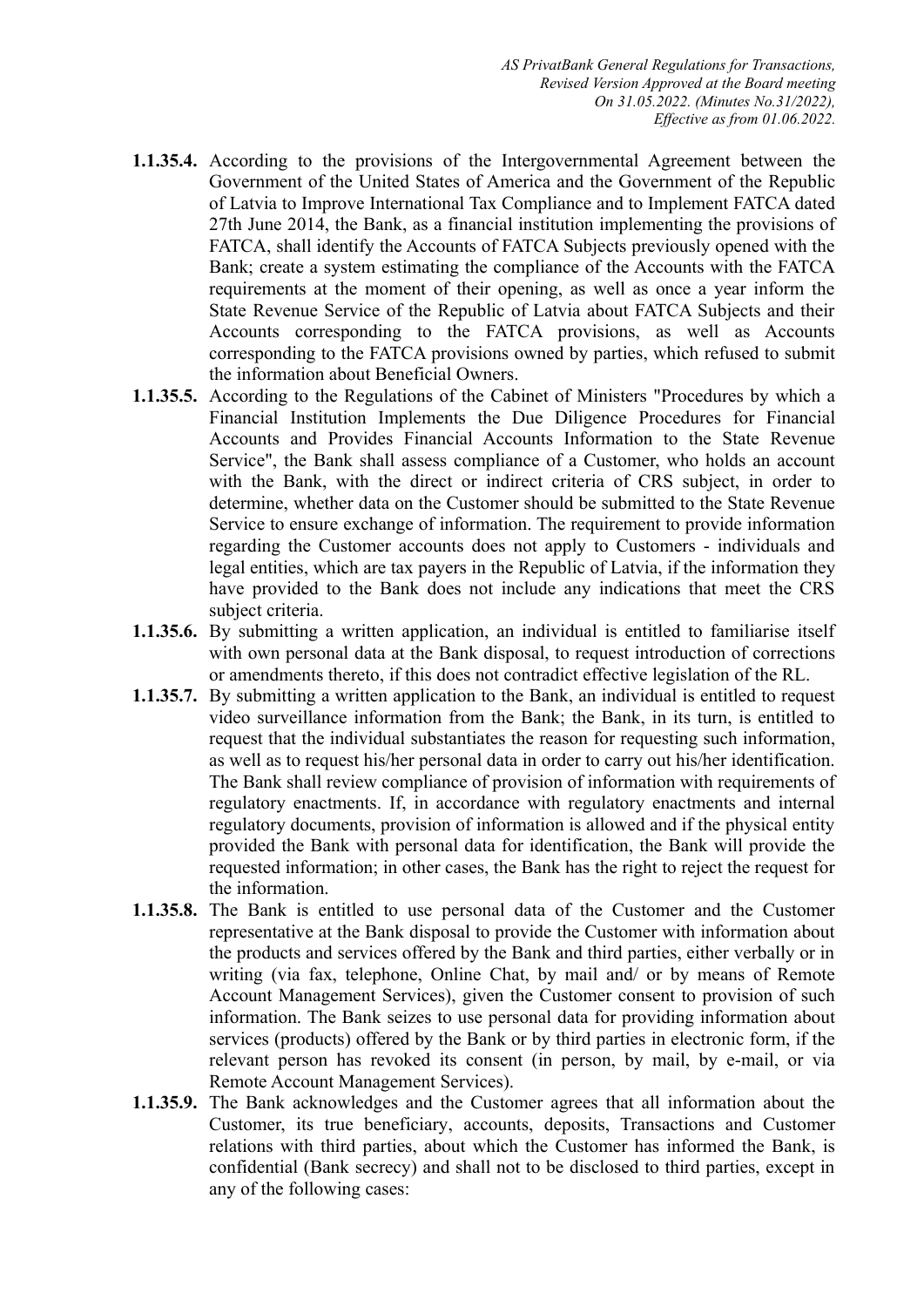- **1.1.35.9.1.** the information is publicly available,
- **1.1.35.9.2.** the information about the Customer debt liabilities, their amount, substantiation and reinforcement of liabilities is disclosed for debt collection objectives,
- **1.1.35.9.3.** the information is disclosed to a third party with whom the Bank negotiates in connection with the conclusion of a possible transaction regarding the transfer/sale of the Bank's claim rights against the Customer or liabilities to the Customer, the Bank's assets, or with which any of the following transactions are entered into, or to any other third party to the extent necessary for the preparation or execution of such transactions,
- **1.1.35.9.4.** the information is disclosed to third parties supervising and auditing the Bank activities,
- **1.1.35.9.5.** the information is disclosed in compliance with the regulatory enactments of the Republic of Latvia in cases and through procedure defined therein,
- **1.1.35.9.6.** the information is submitted to the persons authorised by the Bank for Customer identification, execution of other particular Bank's tasks, which are related to the Customer and to its activities,
- **1.1.35.9.7.** the information is transferred to the Bank's personal data processors or other cooperation (business) partners of the Bank, that provides services to the Bank or with whom the Bank otherwise cooperates in order to provide financial services to the Customer, execute the Customer's orders or ensure the Bank's operations,
- **1.1.35.9.8.** in other cases when the Customer has given consent for such actions.
- **1.1.35.10.**The Bank is entitled to submit information to the Bank of Latvia and to receive information from the Bank of Latvia in cases and through procedure in accordance with the Credit Register Regulations. The Customer is entitled to receive information about himself/herself, which is included in the Credit Register of the Bank of Latvia, in procedure set in accordance with the Credit Register Regulations. The Regulations of the Credit Register of the Bank of Latvia are available on the website of the Bank of Latvia www.bank.lv.
- **1.1.35.11.** When making a Transfer, the Bank is entitled to provide all the information specified in the Payment Order, including personal data of the Customer, to persons, and in accordance with the conditions specified in the section 2.4. of the Regulations "Rules for the transfer of non-cash funds", which provides payment services to the Transfer recipient.
- **1.1.35.12.**The Bank is entitled to verify the authenticity of personal and / or contact details submitted by the Customer, including services of other operators, as well as using information about violation and / or improper fulfilment of contractual obligations when considering provision of other services and commencement of new legal (business) relations.
- **1.1.35.13.**The Bank processes Customer personal data within the whole term of legal (business) relationships between the Bank and the Customer, as well as during 10 years as from expiry of legal (business) relationships, pursuant to the provisions of regulatory enactments of the Republic of Latvia.

#### **1.1.36. Acknowledgements**

- **1.1.36.1.** By signing a Transaction Document or Notification, the Customer acknowledges that:
- **1.1.36.1.1.** the Customer has full legal and acting capacity to execute and terminate the Transaction;
- **1.1.36.1.2.** the Customer has all rights, permits, licenses, and authorities to conclude the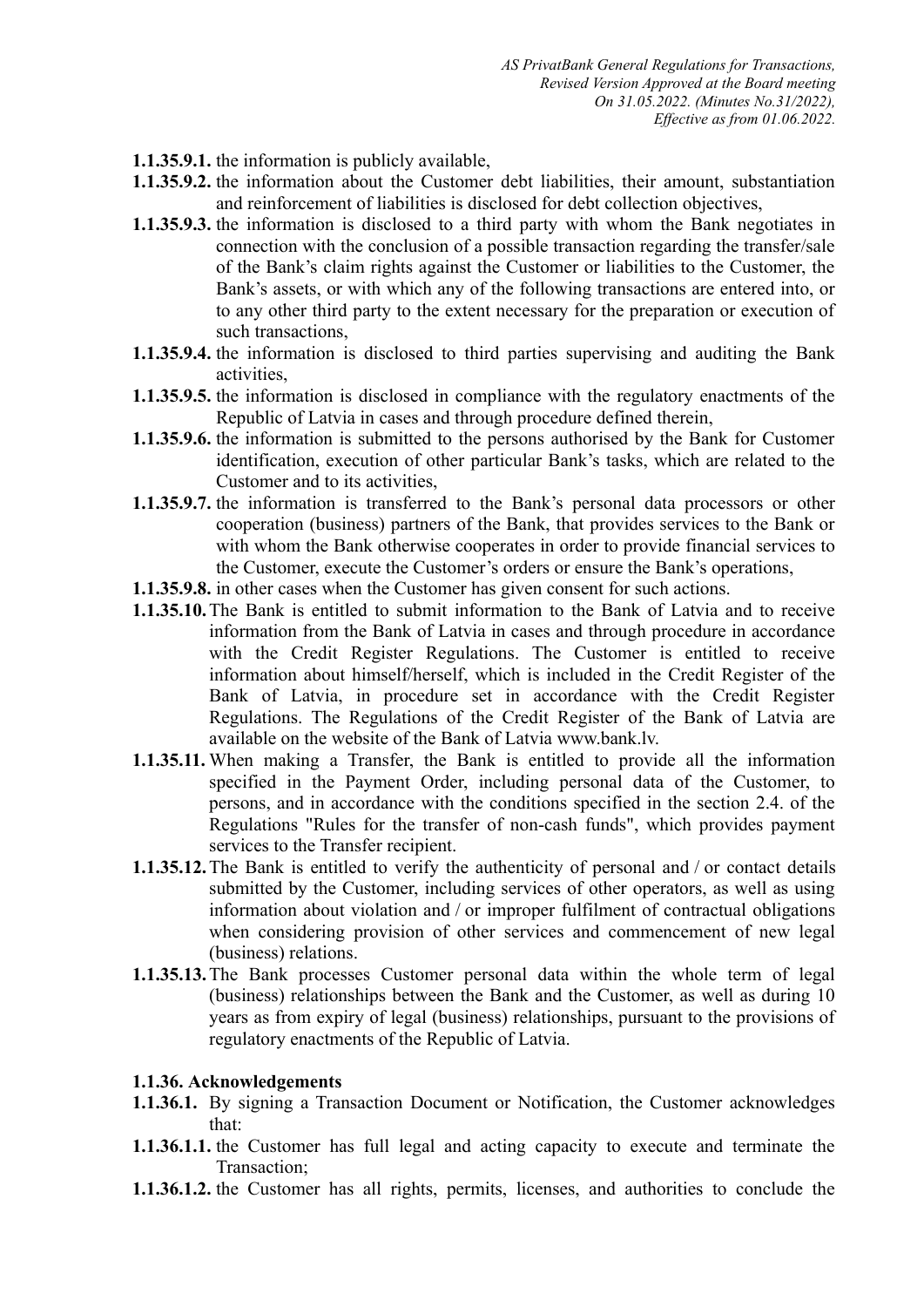Transaction;

- **1.1.36.1.3.** the Transaction and all consequences thereof are binding upon the Customer and shall not result in violation of legal acts of the Republic of Latvia and of the location where the Transaction is concluded;
- **1.1.36.1.4.** the Customer is not a Shell-Bank or Shell arrangement;
- **1.1.36.1.5.** the Customer himself/herself is the True Beneficiary of the funds or securities, unless the Customer submitted to the Bank written data about a third party who is the True Beneficiary of the funds or securities;
- **1.1.36.1.6.** the Customer is the True Beneficiary of the Transactions concluded with the Bank, unless the Customer submitted to the Bank information that the Customer acts upon request and in the interests of third parties, i.e. True Beneficiaries;
- **1.1.36.1.7.** all information submitted by the Customer to the Bank, including that about the True Beneficiary, their personal or economic activities, financial standing, location, and other information, is complete, authentic, and is not misleading. All documents and Notifications the Customer submits (passes for storage) to the Bank are authentic and valid;
- **1.1.36.1.8.** the Customer did not influence the Bank employee, directly or indirectly, and did not offer, promise or give, directly or indirectly, a thing, title, or preference to the Bank employee in order for them to act or refrain from actions against their job duties;
- **1.1.36.1.9.** the Customer does not finance terrorism, legalisation of illegal proceeds; and the Customer's funds with the Bank were not derived from criminal activity and are of a legal origin;
- **1.1.36.1.10.** the Customer shall not use the Bank's rendered financial services for illegal purposes, including legalisation of proceeds from criminal activity/terrorism financing;
- **1.1.36.1.11.** the Customer has read, fully understands, and undertakes to comply with the liabilities included in these Regulations, Bank's Pricelist, other regulatory documents of the Bank, which regulate relations between the Bank and the Customer and which the Bank notified the Customer of, or which the Customer had to study;
- **1.1.36.1.12.** the Customer shall submit (pass for storage) to the Bank without objections all information (documents) requested by the Bank regarding identification, origin of funds, True Beneficiary, Transactions conducted, economic and personal activity, financial standing, changes to the information (documents) submitted, as well as other information (documents) that the Bank deems necessary to request.
- **1.1.36.2.** The Bank shall verify the Customer's submitted (passed) documents, acknowledgements, and information before conduction of Transactions and during execution thereof. The Bank is entitled to refrain from conclusion or execution of Transactions during the revision without any liability in this regard.
- **1.1.36.3.** If it has been detected that the Customer's acknowledgements specified in subparagraph 1.1.36.1. do not match the actual and valid situation, the Bank is entitled to terminate the Transaction and demand that the Customer fulfils his/her liabilities before the term without any liability in this regard. In this case, the Customer must reimburse any costs and losses incurred by the Bank in relation to the Customer's submitted unauthentic acknowledgements and to termination of the Transaction.

#### **1.1.37. Succession**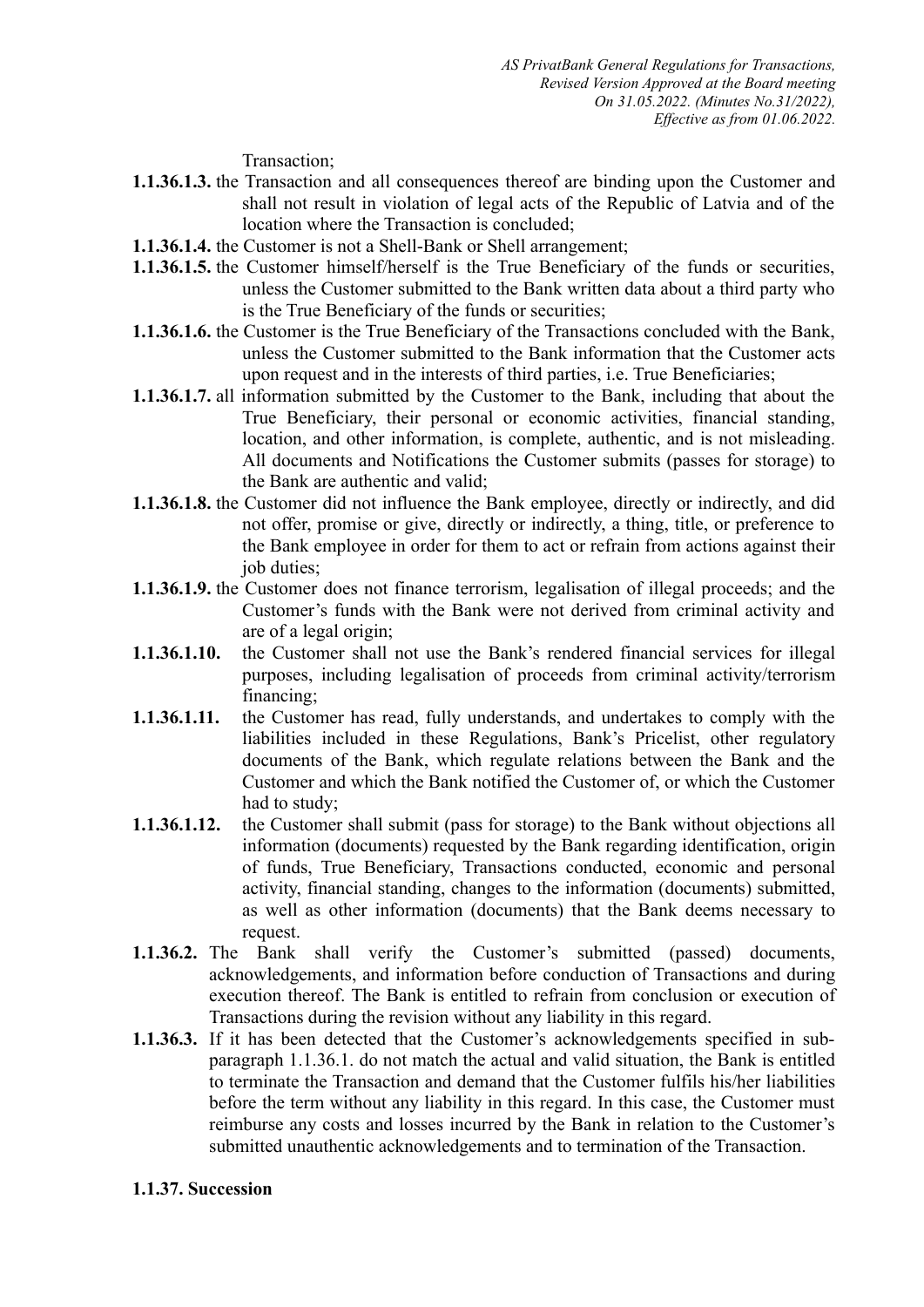- **1.1.37.1.** In case of Customer death, persons lodging claims to the Bank for the Customer property shall submit all documents attesting their rights for the Customer inheritance (the form and essence of these documents should be in compliance with requirements of the regulatory enactments of the inheritance location), as well as their identity documents.
- **1.1.37.2.** The Bank is entitled to verify authenticity, validity and completeness of the submitted documents on the account of persons indicated therein.

### **1.1.38. Preparation of Notifications**

- **1.1.38.1.** The Customer bears responsibility for the genuineness, completeness, precision and timeliness of submission of all the information and documents submitted to the Bank. In case of non-fulfilment of the aforementioned provisions, the Customer shall reimburse the Bank for all the incurred losses.
- **1.1.38.2.** The Customer Notifications and other documents may be compiled and submitted to the Bank in Latvian, Russian, German or English.
- **1.1.38.3.** All the Notifications on paper submitted or sent to the Bank shall be clearly readable, correctly completed and signed. The Customer bears responsibility for all losses incurred to the Bank, which result from submission of unreadable or incorrectly completed Notifications. The Bank is entitled to reject and/ or not to process erroneous, incompletely completed, unreadable Notifications, as well as Notifications with deletions or other corrections.
- **1.1.38.4.** If the Bank has suspicions about the Customer Notification, including its authenticity, legal validity, or the document contents, the Bank is entitled to require that the Customer repeatedly submits a particular form of Notification or to require a notarised translation of the Notification into the language required by the Bank (and its legalisation [with apostille]) for its acceptance/execution. The Bank is entitled to reject processing of the Notification until repeated Notification is received. In this case, the Bank bears no responsibility for losses incurred to the Customer in connection with the delayed execution of the Notification.
- **1.1.38.5.** Executing payments on the basis a writ of execution, as well as, in case notarised (and legalised [with apostille]) documents are submitted to the Bank, the Bank is obliged to examine their formal compliance with a standard or generally accepted form, if such has been determined. In this case the Bank bears responsibility only for gross negligence during document verification, but is not responsible for its content or translation. When executing the abovementioned documents the Bank shall act in accordance with the information specified in the documents. Should a Bank employee implement any additions and/or restrictions related to the execution of the abovementioned documents, such Bank employee shall bear responsibility therefor.
- **1.1.38.6.** If any action during Transaction execution has a deadline, in each particular case, the Customer is obliged to indicate the deadline. The deadline shall be indicated in writing, unless otherwise envisaged in the Transaction Document concluded between the Bank and the Customer. The Bank reserves the rights not to observe the order deadline indicated in the Customer Notification, if its execution in compliance with existing good banking practice is impossible within this term. In these cases the Bank bears no responsibility for losses incurred to the Customer in relation to delayed execution of the order indicated in the Customer Notification. If the Customer does not indicate the deadline in the relevant Notification, the Bank bears no responsibility for losses incurred to the Customer in relation to delayed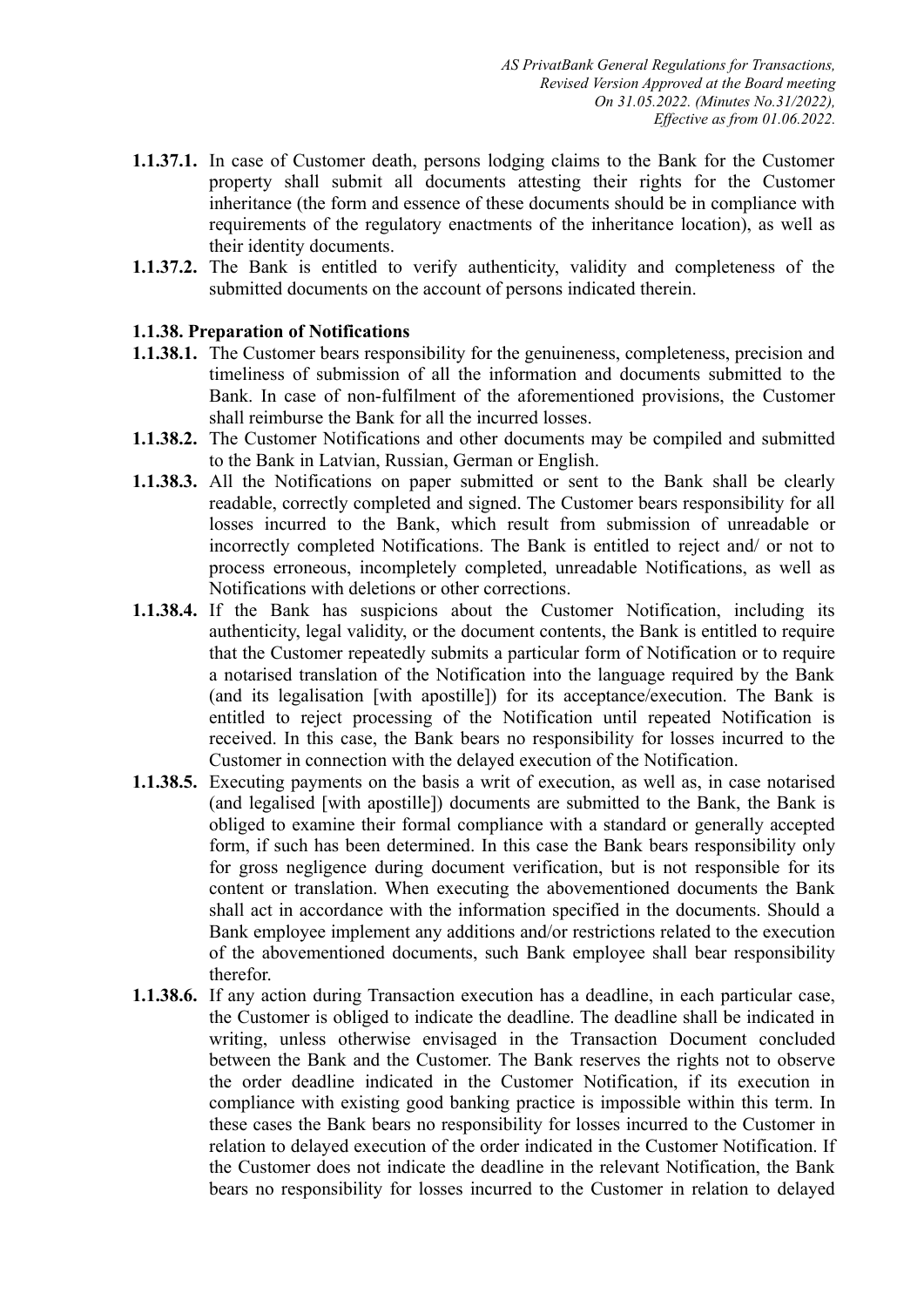execution of the corresponding action or the relevant order.

- **1.1.38.7.** Notifications/ Transaction Documents between the Bank and the Customer may be sent to the Bank in writing, i.e., by mail, e-mail, or using Remote Account Management Services, having notified the Bank thereof in advance. Such Messages/Transaction Documents are only valid and binding upon the Bank if they are signed using Authorization Tools in accordance with the procedure established in Section 2.2. of the GPT "Conditions for Providing Remote Account Management Services".
- **1.1.38.8.** The Customer Notifications/ Transaction Documents and other documents that are sent to the Bank in writing, i.e. by mail, should be sent to the legal address of the Bank. The Customer Notifications/ Transaction Documents are considered received at the Bank at the moment when they are registered in the record management registers of the Bank, unless provided otherwise by the relevant regulations on Transactions of the Bank.
- **1.1.38.9.** In case of no particular agreement between the Bank and the Customer, the Bank can choose the means of sending the Notifications/ Transaction Documents, taking into account the interests of the Customer to the extent possible.
- **1.1.38.10.**The Bank Notifications / Transaction Documents may be issued to the Customer at the Bank in person, or sent to the Customer via the Internet Bank, or to the indicated legal address / office address (to legal entities) or to the declared / actual address of residence (to individuals), or to another address specified by the Customer. The Bank shall bear no responsibility for losses incurred to the Customer or to third parties, in case the Customer has indicated erroneous, imprecise or incorrect mailing address to the Bank or has not informed the Bank about changes in return address and as a result has not received Notifications/ Transactions documents from the Bank / has not received them in due time.
- **1.1.38.11.** In case Notifications/ Transaction Documents are sent to the Customer to its indicated address, they are considered received on the seventh (7th) calendar day upon submitting them over to the post office irrespective of the actual date of their receipt.
- **1.1.38.12.**The Bank bears no responsibility for delays in submitting and loss of the Notifications/ Transaction Documents, data transmission errors or distortion due to interruption, delay, misuse, lack or damage of communication equipment, data transmission channels or means of transmission, or due to any other circumstances beyond the Bank control. The Bank shall bear no responsibility for losses or other extra expenses of the Customer or third parties, which may arise for the Customer in the aforementioned case.
- **1.1.38.13.**The Bank seal and the signature of the Bank employee on the Notification submitted (handed in) by the Customer attest acceptance of the Notification for processing and shall not impose any liabilities on the Bank in relation to the Notification processing. The only attestation of the Transaction executed at the Customer Account is the Account Statement prepared by the Bank.
- **1.1.38.14.**The Bank accepts Notifications for processing within the Bank Working Days, unless otherwise determined by the Bank. If the Bank has accepted the Notification within other term, the next Bank Working Day shall be considered the day of accepting the Notification for processing.

#### **1.1.39. Transaction Currency**

**1.1.39.1.** Transactions concluded between the Customer and the Bank shall be executed in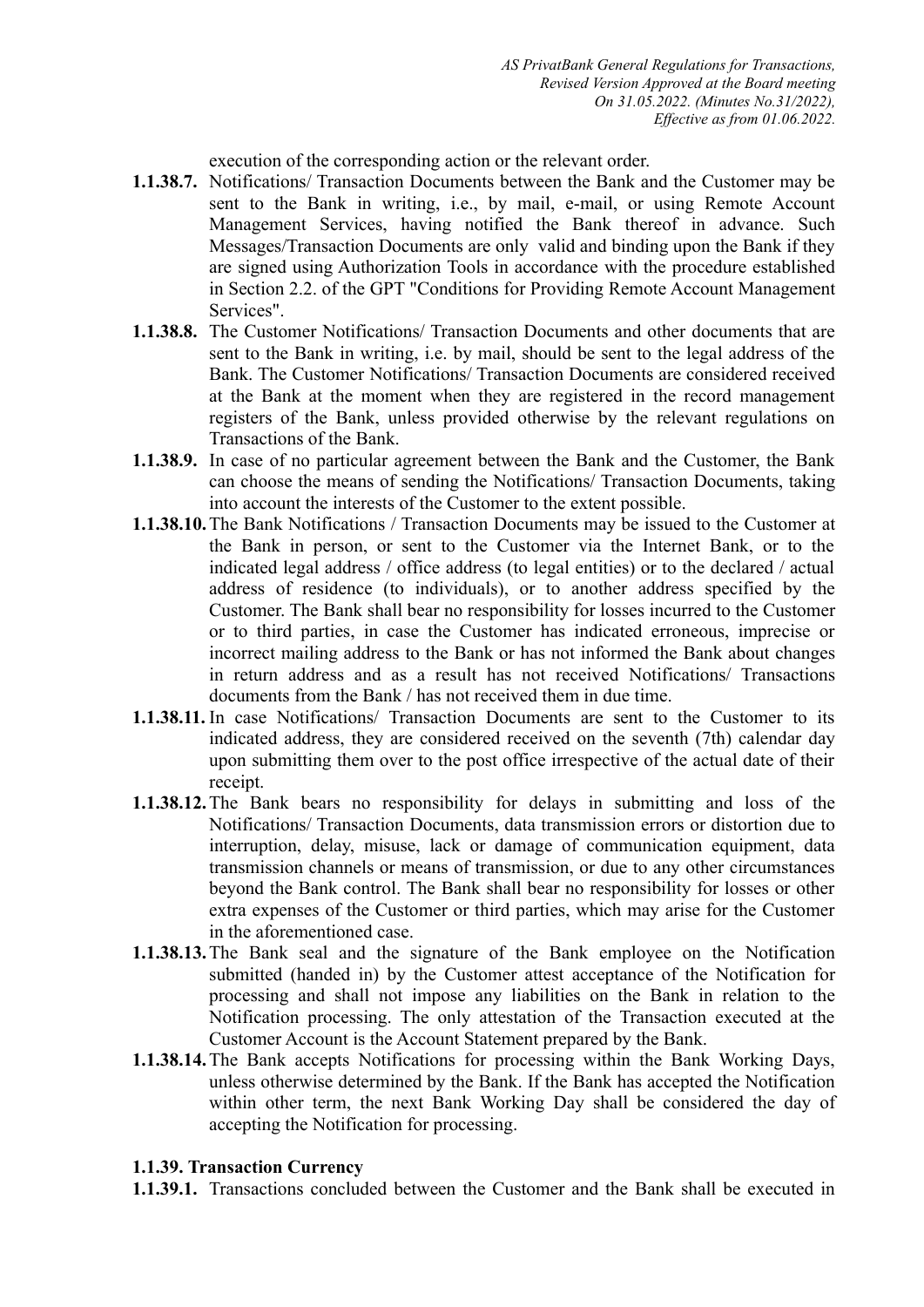the currency, which the Bank and the Customer have agreed to accept as the basic currency in the relevant Transaction Documents.

- **1.1.39.2.** The Bank is entitled to determine the execution of Transaction in other currency, in case its due execution in the relevant currency cannot be performed due to the circumstances, for which the Bank bears no responsibility and of the occurrence of which the Bank is not guilty.
- **1.1.39.3.** The Bank shall not execute the Transactions, if the Transaction Documents or the Notifications submitted by the Customer do not determine the currency of the Transaction or the Financial service.

### **1.1.40. Payments to the Bank**

- **1.1.40.1.** The Customer shall pay a Fee to the Bank for each provided service in the amount specified in the Pricelist, excluding the cases when the amount and procedure of payment for the services provided to the Customers are stipulated in Transaction Documents. The Customer undertakes to pay Fees and other payments determined by the Bank for services provided to the Customer in accordance with the Pricelist.
- **1.1.40.2.** The Bank Pricelist is available at the Customer service premises within the Bank office hours and on the Bank Website.
- **1.1.40.3.** The Bank is entitled to determine Fees for the Bank services, which are not included in the Pricelist but are necessary to fulfil the Customer Notifications, at its discretion. If the Bank has agreed with the Customer upon the provided service and the Fee payable to the Bank prior to provision of the relevant service, the Customer is no longer entitled to contest the amount of this Fee.
- **1.1.40.4.** The Fee shall be paid before provision of each service, unless the Bank has determined another payment procedure for the Fee. If the Customer has not paid due Fee to the Bank, the Bank is entitled to refrain from, suspend or terminate of the Transaction, or not to provide the service / suspend / terminate the service provision without notifying the Customer, and the Bank bears no responsibility for the losses or other additional expenses of the Customer.
- **1.1.40.5.** If, pursuant to the regulatory enactments of the Republic of Latvia, the Fee is liable to taxes, duties or similar compulsory payments, then these payments shall be made by the Customer at its own expense with corresponding increase in the Fee amount.
- **1.1.40.6.** The Bank is entitled to use the services provided by third parties (notaries, translators etc.) that are necessary for execution of the Customer Notification, reporting it to the Customer in advance, and the Customer is obliged to reimburse all the expenses arising to the Bank in this respect, in the amount provided for in the documents supporting the expenses.
- **1.1.40.7.** The Bank is entitled to obtain the necessary information, documents and other evidence, which is necessary for Transaction execution, for receiving information about the Customer, for inspecting the information and documents submitted by the Customer, for examining, managing or alienating the collateral provided by the Customer, as well as for obtaining the extracts from the registers, attestations of institutions, insurance documents, exhibits etc., on the expense of the Customer and with prior Customer consent.
- **1.1.40.8.** The Bank is entitled to debit any payments of the Customer (Fees and related mandatory payments, expenses, losses, contractual penalty and other payments) due to the Bank from any account of the Customer with the Bank, through uncontested procedure, in compliance with the present Regulations or with Notifications/ Transaction Documents. In case there is insufficient currency, in which the payment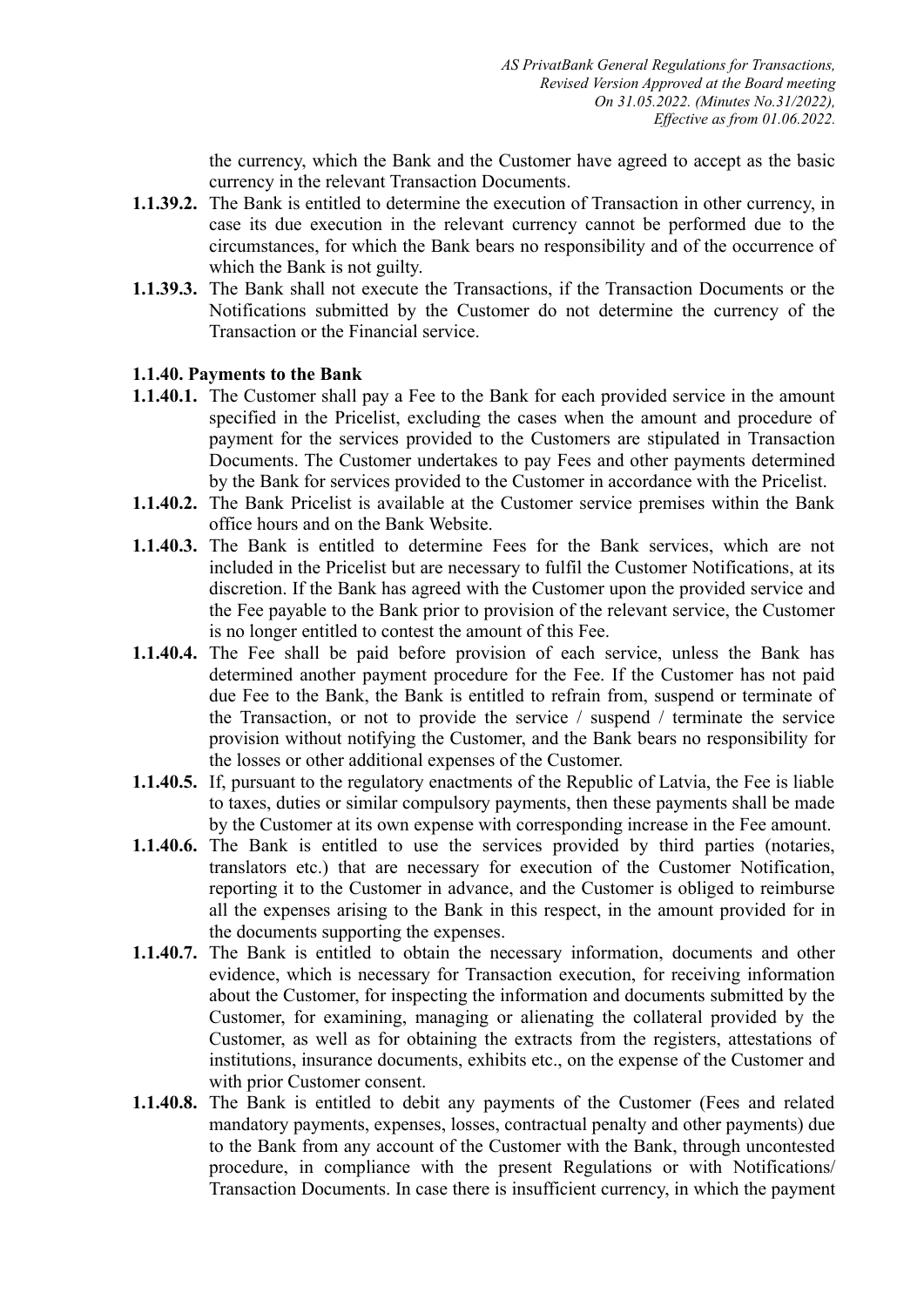is due, at the Customer Account during the payment, the Bank is entitled to write off its claim amount in another currency, exchanging it to the necessary currency at a general relevant currency exchange rate on the day of payment execution. In addition, the Bank charges all the currency exchange expenses from the Customer. If the amount paid by the Customer is not sufficient to satisfy all claims of the Bank the claims shall be satisfied as defined by the Bank, including prior execution of less secured liabilities.

- **1.1.40.9.** If the Customer does not fulfil its liabilities towards the Bank, either in full or in part, or if the Customer insolvency proceedings are announced or the Customer bankruptcy or liquidation proceedings have been initiated, the Bank is entitled to use the Customer funds stored at the Bank and/or other Customer funds available to the Bank without any limitations and through uncontested procedure to enable fulfilment of the Customer obligations towards the Bank.
- **1.1.40.10.**The Customer signing of a Notification/ Transaction Document shall be considered as the Customer consent to the Bank to perform actions mentioned in Paragraph 1.1.40.7 of the Regulations.
- **1.1.40.11.** The Customer agrees that the Bank is entitled to send information notifications to the Customer address (registered, actual, residence, business), e-mail address, or telephone numbers (including mobile phone), or to use types of contacts specified by the Customer in the Application or in other documents filed under the legal (business) relations, as well as to visit the Customer at the address of its employment and / or residence, in cases the Customer has a debt due to the Bank.
- **1.1.40.12.**The Bank is entitled to inform the Customer that the debt repayment liabilities of the Customer towards the Bank have become due and about delay in payments on the debt liabilities towards the Bank via any communication channels, including SMS to the Customer mobile phone, letters, telegrams, voice messages, e-mail messages, etc. The Bank representatives shall visit the Customer at its employer, at the address of its employment and / or residence.
- **1.1.40.13.**The Bank does not accept cash funds sent by the Customer to the Bank via mail.

# **1.1.41. Collateral**

- **1.1.41.1.** The Customer is obliged to take all the necessary measures to secure the Bank from responsibility in relation to fulfilment of Notifications submitted to the Bank by the Customer and shall reimburse all the losses, expenses, debts and liabilities incurred to the Bank due to the Customer gross negligence, evil intent or non-fulfilment of liabilities.
- **1.1.41.2.** The Customer cases (property) in the Bank possession, holding or use, including the funds, securities, deposits and future components of property aggregation are considered to be submitted to the Bank as a mortgage with the prospective that it should serve as a collateral for Customer liabilities to the Bank. This guarantees all the Customer liabilities to the Bank, including future liabilities.
- **1.1.41.3.** The Bank is entitled (if considers it necessary) to request that the Customer provides collateral for its liabilities to the Bank, or (if the collateral has been already submitted to the Bank) to increase the collateral, including cases when the liability is conditional or a third party bears responsibility therefor alongside with the Customer.
- **1.1.41.4.** The Customer agrees that the Bank has the right of detention for any Customer property, which has come legally into the Bank possession, holding or use, insofar as it is necessary to guarantee the fulfilment of Customer liabilities to the Bank.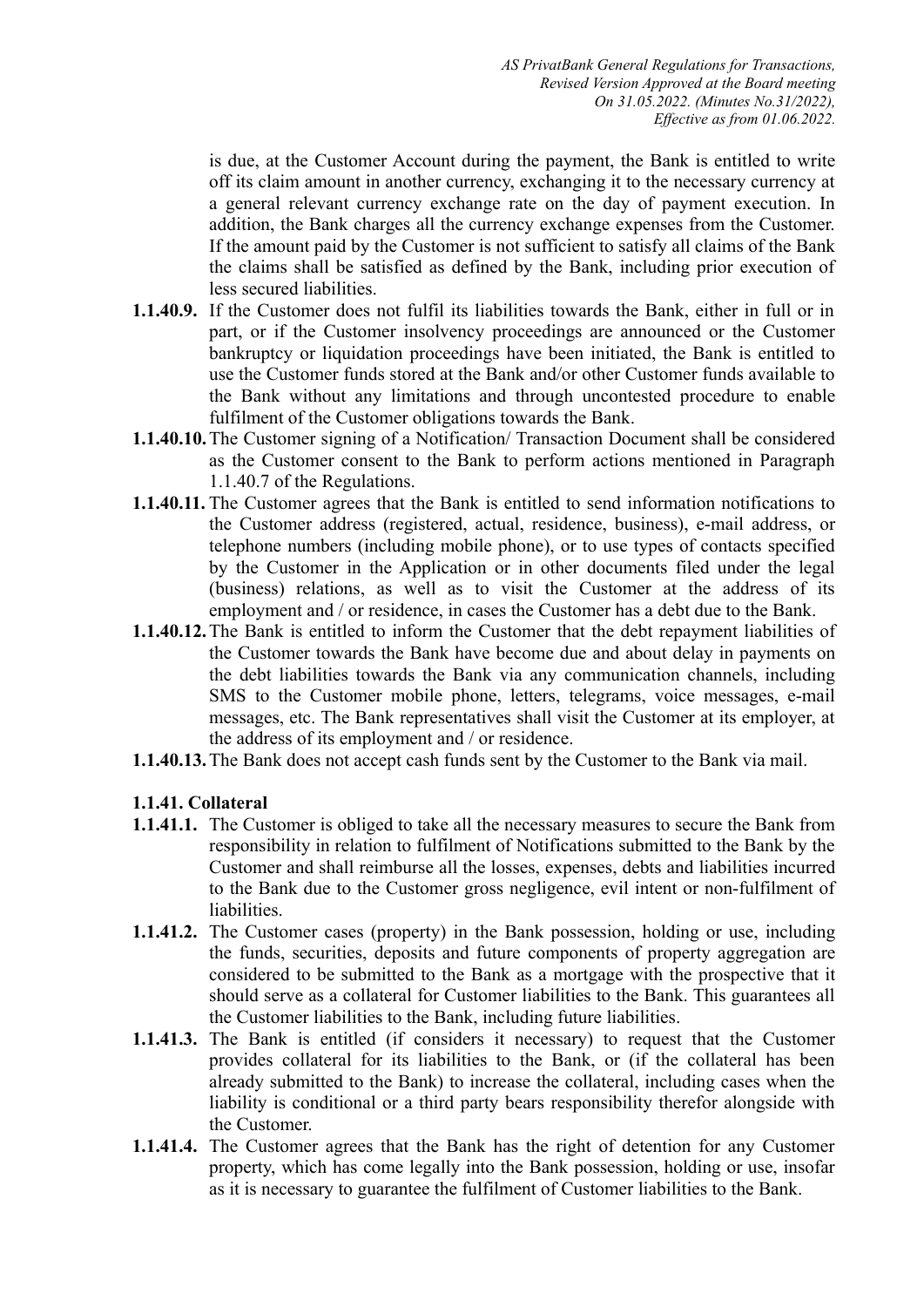- **1.1.41.5.** The Bank is entitled to use the collateral object, as well as to receive and consume the benefits of the collateral object.
- **1.1.41.6.** If the Customer does not fulfil or improperly fulfils its liabilities to the Bank, the Bank is entitled to enforce collection upon any mortgaged property of the Customer, as well as upon other collateral objects offered by the Customer or acceptable for the Bank (property or rights) by taking them into possession and to alienate or use them without prior notification or separate reminder thereof to the Customer, unless otherwise agreed upon between the Customer and the Bank. The Bank is also entitled to enforce recovery upon the collateral object before expiry of the collateralized liability fulfilment term, if the Customer does not fulfil the Bank demand to submit or increase the collateral for fulfilment of the Customer liabilities within the term or in accordance with the order indicated by the Bank.
- **1.1.41.7.** The Customer confers the Bank with the right to alienate the collateral object and assigns the Bank to sell the relevant collateral objects at open price upon signing the relevant Notification/ Transaction Document; the collateral is alienated, in order to fulfil the liability, which arises from this Notification/ Transaction Document. If the Bank exercises the aforementioned rights conferred by the Customers, while enforcing recovery upon the collateral object (property or rights) without mediation of court and auction, the Bank acts as the Customer authorised person. The Bank is entitled to choose the sequence of alienation.
- **1.1.41.8.** Income, which is received from alienation or utilisation of the collateral, is divided by the Bank as follows: first, payment of all expenses related to storage, transportation, publishing of advertisements of the property alienated from the Customer (if such are necessary), remuneration for experts (specialists) and utilising the rights of property alienation; second, payment of fine penalties and/ or other obligations to the Bank, which arise as a result of delay in fulfilment and/ or non-fulfilment of liabilities (delay interest, contractual penalty); third, redemption of interest due to the Bank (unpaid by the Customer); forth, repayment of the principal amount.
- **1.1.41.9.** After alienation of the collateral object or utilisation of rights and division of income, as well as upon maturity of liability rights, the Bank transfers the remaining funds or the collateral object to the Customer, notifying it in writing. If the Customer, the successors or heirs of its rights and obligations cannot be found, these funds/objects are kept with the Bank. The Bank collects a Fee for storage of these funds/objects, charging it from the amount deposited by the Customer with the Bank.
- **1.1.42.** Termination of Legal (Business) Relations and/or Demand for Early Fulfilment of **Obligations**
- **1.1.42.1.** The Customer is entitled to unilaterally terminate all or separate legal (business) relations established between the Bank and the Customer by submitting a written Notification to the Bank about termination of legal (business) relations stipulated therein within the terms and in accordance with the procedure set forth in these Regulations or Transaction Documents.
- 1.1.42.1.2. After receiving a Notice of termination of legal (business) relations or termination of a particular Financial Service, the Bank is entitled to request, and the Customer is obliged to update/provide information about the Customer, the Customer's BO, transactions performed during the period of business relations with the Bank, and other information requested by the Bank.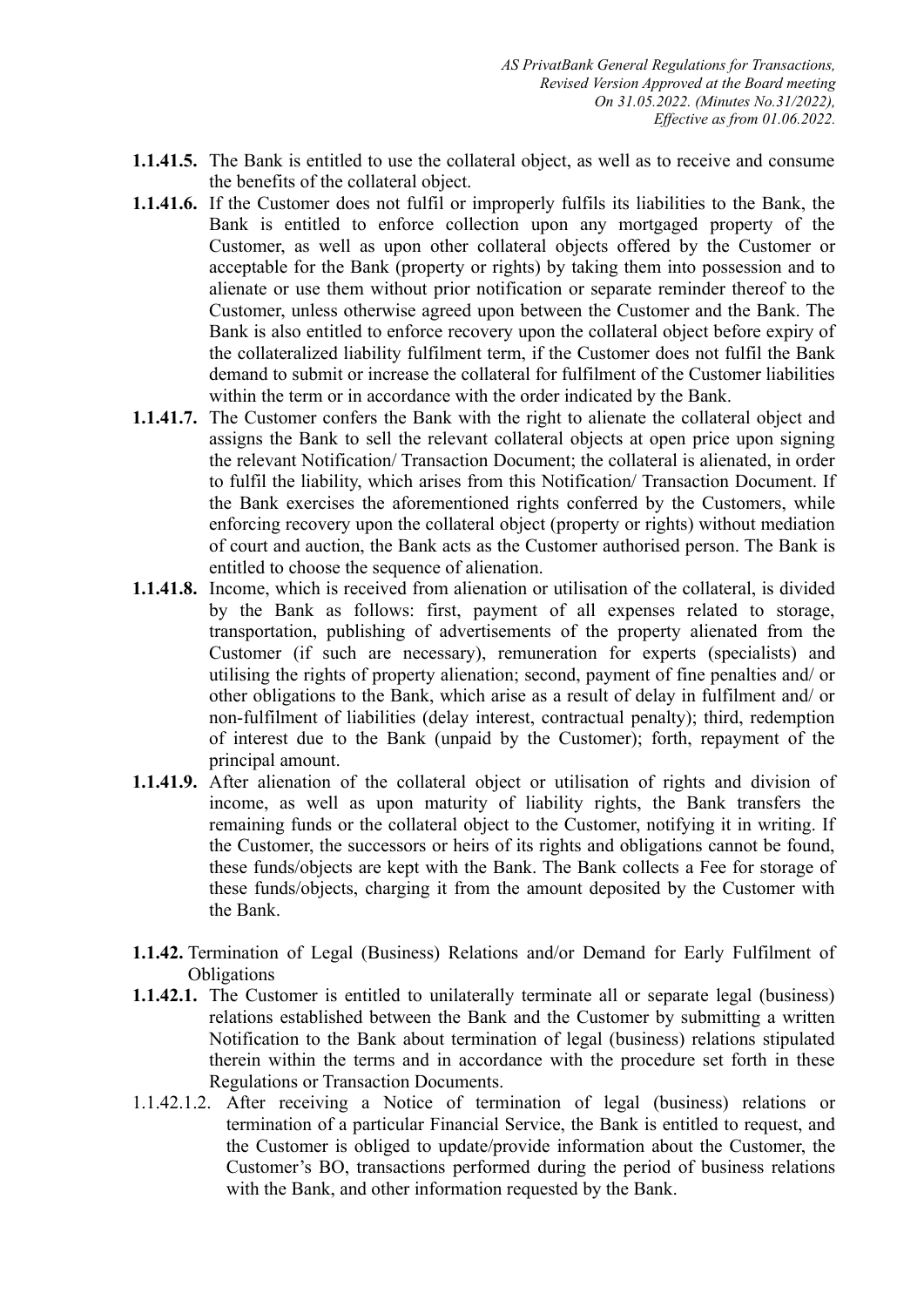- 1.1.42.1.3. If the Customer does not comply with the Bank's request, the Bank is entitled to terminate business relations with the Customer pursuant to Sub-clause 1.1.42.3 of the Regulations.
- **1.1.42.2.** The Bank has the right to unilaterally terminate all business relations with the Customer or the provision of a separate service and close all Accounts:
- **1.1.42.2.1.** 2 (two) months in advance by notifying in writing the Client, who is a Consumer
- **1.1.42.2.2.** 1 (one) month in advance by notifying in writing the Client, who is not a Consumer.
- **1.1.42.3.** The Bank, by sending a written notification to the Customer, without undertaking any legal accountability and not reimbursing any losses to the Customer, is entitled to unilaterally suspend the Transaction, terminate legal (business) relations with the Customer or request early fulfilment of all its liabilities and close all Customer accounts with the Bank in accordance with the procedure and terms indicated by the Notification without regard to the notice period provided for in Subclause 1.1.42.2 of the Regulations, in the following cases:
	- The certifications provided by the Customer are false;
	- the Customer refuses to submit information (documents) requested by the Bank or fails to submit it in due time determined by the Bank, or has submitted false, imprecise or incomplete information (documents),
	- the Bank has suspicion or it has stated that the documents submitted by the Customer are forged and/ or the information (documents) does not match the actual circumstances,
	- the Bank has suspicions or it has stated that a person not identified or duly authorised acts on behalf of the Customer,
	- the Bank has suspicion or it has stated that the Beneficial Owner indicated by the Customer is another person,
	- the Bank has suspicions or it has stated that the Customer is a Shell-bank;
	- the Bank has suspicions or it has stated that the Customer is a Shell arrangement, it case the Customer simultaneously matches the criteria defined in the Shell arrangement definition, which is included into these Regulations, or the criteria stated by Clauses 1.1.16.1. un 1.1.16.2,
	- $\bullet$  the Bank has suspicions or it has stated that the Customer has attempted / is engaged in financing of terrorism and/or Laundering of Proceeds Derived from Criminal Activity, or is related therewith,
	- the Bank has suspicions or it has stated that the Customer has attempted to use or uses the services provided by the Bank for illegal purposes such as fraud or other illegal actions,
	- the Bank has a reason to consider further cooperation with the Customer to be (potentially) undesirable,
	- the Customer has not fulfilled substantiated request of the Bank to submit or increase the collateral for fulfilment of Customer liabilities to the Bank in term or order defined by the Bank,
	- the Bank has a ground to consider further cooperation with the Customer as (potentially) disrespectful, inexpedient, discrediting and even undermining the Bank name, honour, respect, fame or reputation,
	- the Customer allows legally penal, dishonest or unethical actions in connection with the Bank, or actions infringing the Bank interests and reputation,
	- the Customer discredits the Bank in any way by allowing infringing, offensive or slanderous actions against the Bank or its employees,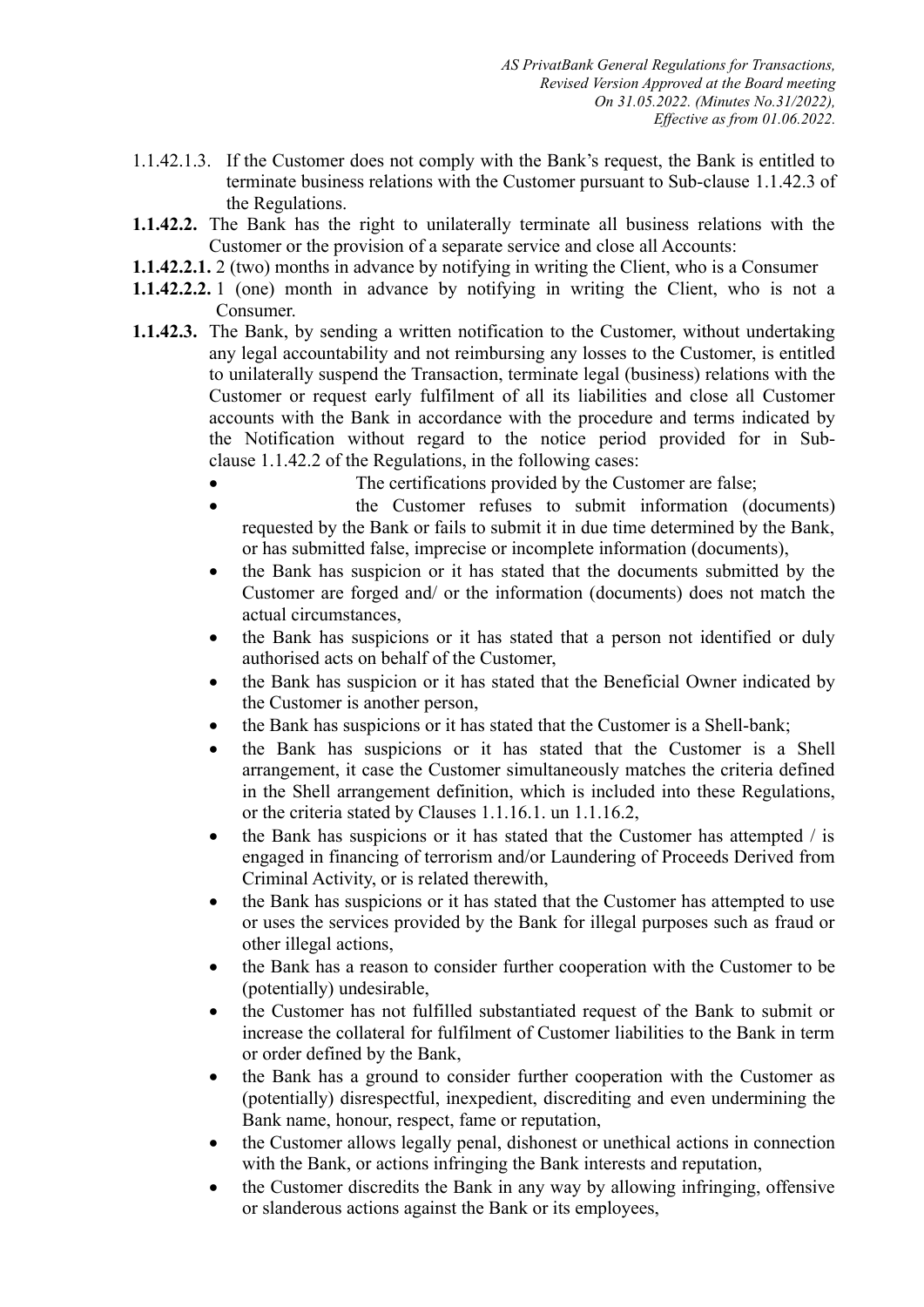- the Customer has violated present Regulations,
- the Customer does not fulfil its liabilities to the Bank,
- in cases and procedures defined by the regulatory enactments of the RL,
- the Bank possesses information that insolvency proceedings, liquidation proceedings, and/or out-of-court legal protection (legal protection) proceedings of the Customer have been initiated,
- the Bank has suspicions or it has been discovered that the Customer (individual) is dead,
- in other cases defined by the provisions of a Transaction concluded with the Customer or other agreements between the Bank and the Customer.
- **1.1.42.4.** The Bank has the rights not to notify the Customer of the reasons to terminate legal (business) relationships.
- **1.1.42.5.** If the Bank terminates legal (business) relations with the Customer on the basis of provisions of Clause 1.1.42.3., the Bank is entitled to terminate legal (business) relations or also request early fulfilment of liabilities from other Customers of the Bank, who have the same Beneficial Owners or who execute transactions under instructions of the same third parties. In this case, the Bank is not legally responsible for termination of legal (business) relations or for requesting early fulfilment of liabilities.
- **1.1.42.6.** If the Bank has made a decision regarding termination of legal (business) relationships with the Customer or for requesting early fulfilment of liabilities in the cases defined by subclauses of clause 1.1.42.3. of these Regulations, all funds on the Customer Accounts may be returned to the Customer in accordance with the Customer's written instruction, which is not in conflict with the requirements of the regulatory enactments of the Republic of Latvia.
- **1.1.42.7.** In case the Bank does not receive a Customer order regarding the fund balance before the day of termination of the legal (business) relations, the Bank transfers these funds to the special account for storage of the funds of Customers, the business relations with which are terminated. The Bank will apply a commission fee for storage of such monetary funds.
- **1.1.42.8.** After termination of the legal (business) relations with the Customer, the Customer can only pay monetary funds after identification of the Customer / the Customer authorized Person at the Bank.
- **1.1.42.9.** In case of termination of legal (business) relations, all Customer payments, which arise from Transactions to be terminated, become payable. In case of any Customer delays in payment, the Customer shall pay the contractual penalty to the Bank according to the present Regulations even after termination of legal (business) relations.
- **1.1.42.10.**In case of death of the Customer or the Beneficial Owner, the Bank is entitled to refrain from execution of Notifications and/ or execution of Transactions of the Customer (its representatives), in order to protect the Customer inheritance.
- **1.1.42.11.** The Bank leaves all documents (information), which the Customer has submitted to the Bank when opening/ closing accounts and concluding/executing/terminating the Transactions, for storage, in accordance with the requirements of the regulatory enactments of the Republic of Latvia.
- **1.1.42.12.**The Bank is entitled not to conclude the Transaction, to refrain from the Transaction execution, to terminate the Transaction, as well as not to accept and/ or not to fulfil the Notifications submitted by the Customer without liability, the Customer is obliged to reimburse the Bank for all expenses and losses incurred due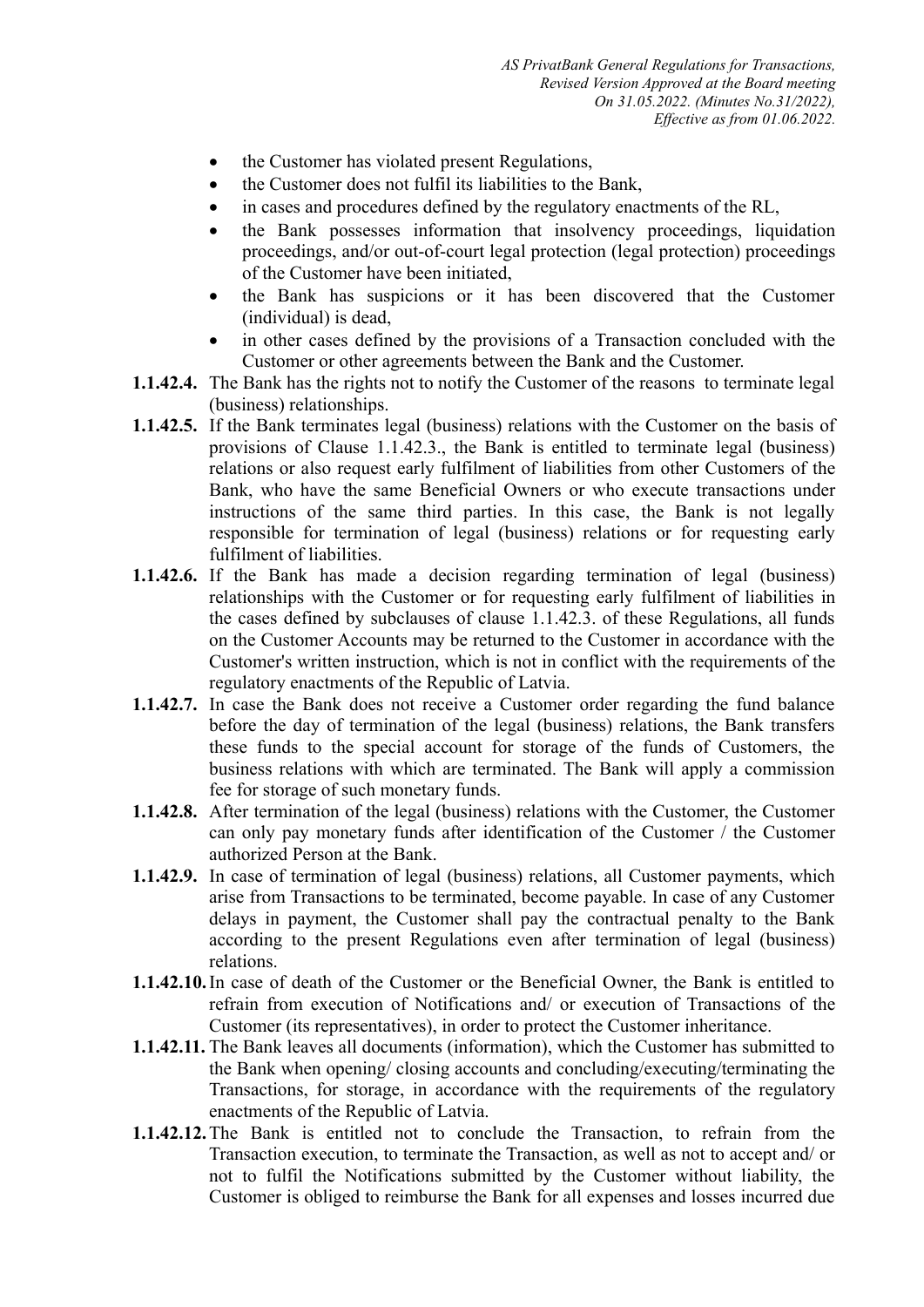to the Customer (its representative) being under the influence of alcohol, intoxicants or drugs, as well as in cases when the Customer (its representative) is incapable of fully understanding their actions or when behaviour of the Customer (of its representative) is improper and disturbs the Bank operations.

- **1.1.42.13.**The Bank is entitled to transfer the claims to the Customer arising from the Transaction Documents and from these Regulations, as well as to pass the rights or liabilities arising from the Transaction Documents and from these Regulations to third parties.
- **1.1.43. Applicable Regulatory Enactments, and the Order, in which Disputes are Reviewed**
- **1.1.43.1.** Regulatory enactments of the RL, best banking practice traditions, and good reputation principles shall be applicable to all legal (business) relations between the Bank and the Customer.
- **1.1.43.2.** Any disagreements arising between the Customer and the Bank are primarily settled by means of mutual negotiations.
- **1.1.43.2.1.** Taking into account that the Bank is engaged in insurance brokerage and renders broker services to insurance companies on the basis of cooperation agreement, the dispute review procedure according to Clause 1.1.43.2. of these Regulations shall apply to consideration of Customer applications/complaints on the insurance brokerage services the Bank renders in the capacity of insurance broker.
- **1.1.43.2.2.** Upon receiving an application/complaint of the Customer about insurance brokerage services provided by the Bank, the Bank shall transfer the application / complaint to the relevant insurance company within five (5) working days, notifying the Customer accordingly.
- **1.1.43.3.** The Customer is obliged to immediately report to the Bank about the payment, delivery, statement or other document, which has not been received. The Bank does not accept complaints (claims) in relation to cash payments attested by the signature of the Customer or the Customer representative on the Payment Order.
- **1.1.43.4.** The Customer should promptly notify the Bank regarding a discovered execution of an unauthorised or erroneous Transfer.
- **1.1.43.5.** If the Bank executed a Payment Order that the Customer had not authorised, and the Customer notified the Bank thereof in accordance with provisions of Clause 1.1.43.4 of the Regulations, the Bank, in consideration of the complaint submission time, shall immediately, yet, not later than by the end of the next working day of the Bank, which follows statement of the erroneous or unauthorized Transaction, reimburse the erroneous or unauthorized Transaction to the Customer, reinstating the corresponding account to the condition, as if the unauthorised or erroneously made Transaction had not been executed. The Bank shall not compensate the Customer (who is not a Consumer) for the losses up to 50.00 EUR should those arise due to the loss, theft, or other misappropriation of a payment tool in the result of the Customer (who is not a Consumer) failure to ensure safekeeping of personalized security elements, which led to misappropriation of the payment tool.
- **1.1.43.5.1.** The Bank has the right not to observe the term indicated in Clause 1.1.43.5. of the Regulations, and does not reimburse the Customer for the losses incurred, in case the Bank has reasonable suspicion, that the Customer has acted illegally, or intentionally (deliberately), or has failed to meet one or several requirements of these Regulations due to gross negligence, or has failed to meet provisions of the corresponding contract, including the cases, when the Customer could or should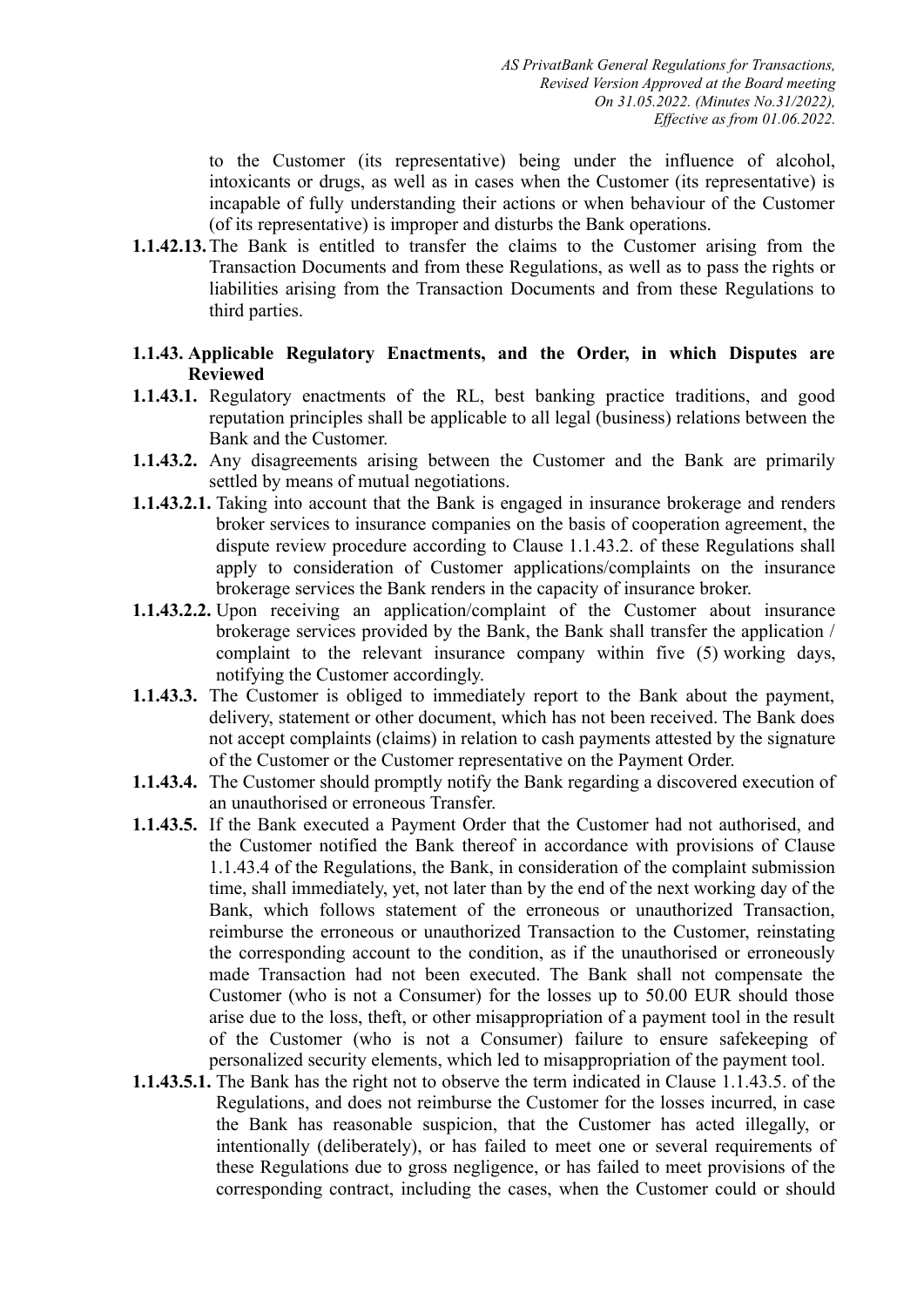*AS PrivatBank General Regulations for Transactions, Revised Version Approved at the Board meeting On 31.05.2022. (Minutes No.31/2022), Effective as from 01.06.2022.* 

have foreseen losses, yet, the Customer has failed to take care of safety of funds at the Account, or has not provided an application to block the Access parameters / Authorization Tools *(Section 2.2 of the Regulations "Conditions for Providing Remote Account Management Services")*, and the Bank has reported these suspicions to law enforcement authorities and / or to supervisory authorities. The corresponding law or effective regulatory enactments envisage the term, within which, the Bank has the right to verify and state an erroneous or unauthorized Transaction.

- **1.1.43.5.2.** In case the Bank states through verification, that the Transaction disputed by the Customer has been executed as a result of illegal / fraudulent activities of the Customer or through the Customer's gross negligence, the Bank reserves the right to withhold the amount of the disputed Transaction, as well as the commission fee for reviewing an unsubstantiated claim (in accordance with the Price list) from any Customer's Account with the Bank without prior notification. In case there are no funds at the Customer Accounts, the Customer shall ensure funds at the Account in the amount of the disputed payment upon first request of the Bank, and the Bank is entitled to reserve funds at the Customer Accounts in the amount of the disputed payment.
- **1.1.43.5.3.** If the Bank reinstated the Customer Account condition on the basis of information, which the Customer has provided regarding an erroneously made or unauthorised Transaction, before complete verification of whether an erroneously made or unauthorised Transaction has taken place, the Bank has the right to write off the corresponding funds from the Customer Account, if the Bank verification indicates that no erroneously made or unauthorised Transaction has taken place or that the Customer itself bears responsibility for the erroneously made or unauthorised Transaction, in accordance with provisions of the corresponding contract, or pursuant to the regulatory enactments. The Bank is not obliged to reinstate the Customer Account condition, before the erroneously made or unauthorised Transaction is stated in the corresponding contract, as defined by the procedure stated by the VISA International Payment Service Regulations.
- **1.1.43.6.** The Customer, in its turn, is entitled to compensation in cases mentioned in Clauses 1.1.43.4 and 1.1.43.5, if the Customer notified the Bank of such erroneously executed / non-executed or unauthorised Payment Order immediately after detection thereof but not later than within 13 (thirteen) months after the payment was deducted from the Account.
- **1.1.43.7.** The term of 13 (thirteen) months specified in this Clause does not apply to the case when the Bank failed to fulfil its duties regarding Customer notification described in Clause 2.4 of the Regulations ("Rules for the transfer of non-cash funds"), which resulted in the Customer inability to identify non-fulfilment/erroneous execution and/or execution of an unauthorised Payment Order by the Bank.
- **1.1.43.8.** If funds are transferred to a Customer account with the Bank due to a Bank mistake (delusion, oversight, negligence) or due to lack of any other legal ground, the Bank is entitled to write-off such funds from the Customer Account at any time through uncontested procedure without prior notification to the Customer.
- **1.1.43.9.** Upon receiving a Bank document, the Customer is obliged to immediately verify the accuracy and completeness of the issued document (an Account statement, an invoice, another document). Complaints (claims) in relation to the contents of the received document shall be submitted immediately, yet, not later than within 10 (ten) calendar days as from sending the relevant document, except for the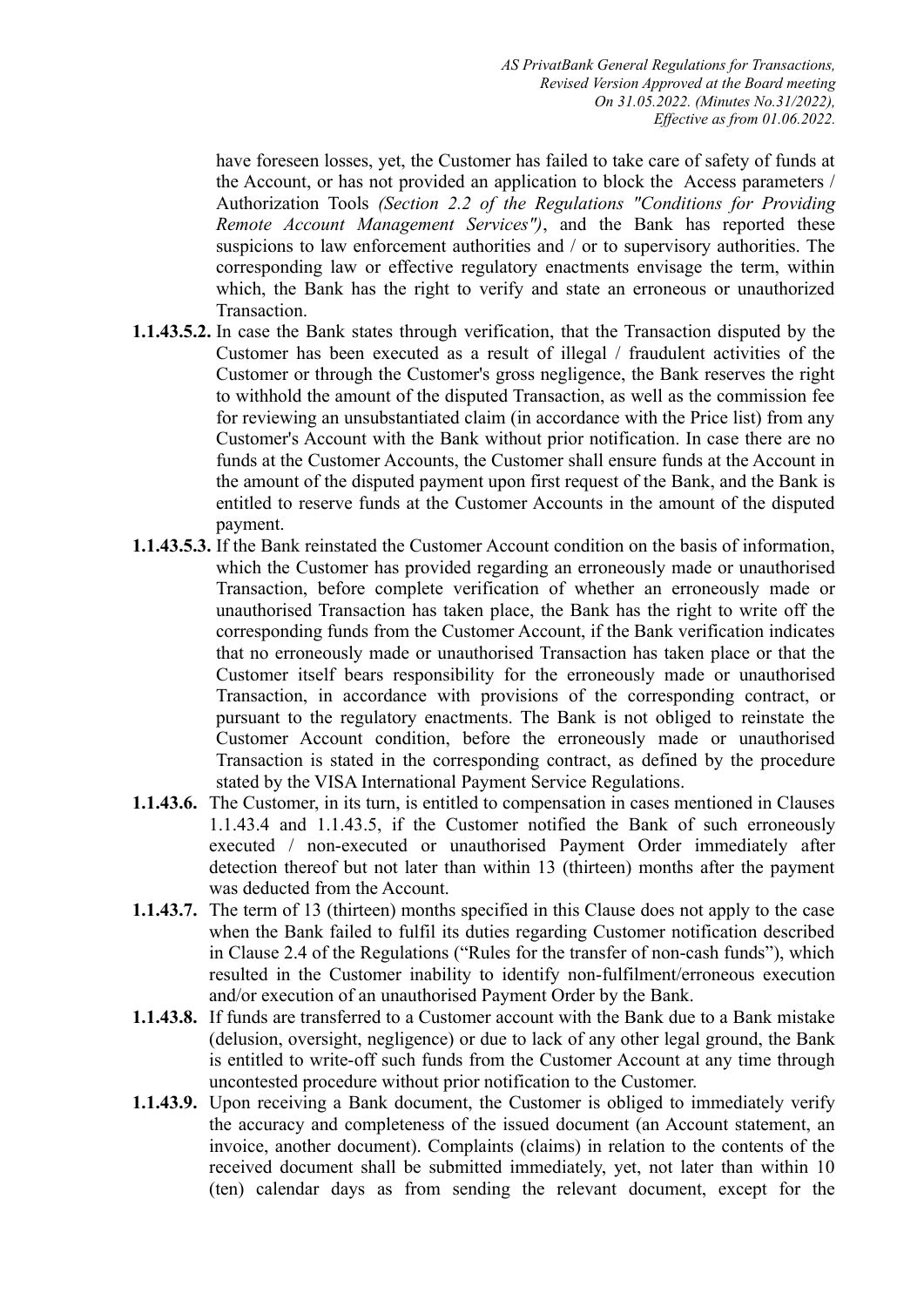documents related to Card Accounts.

- **1.1.43.10.**The Customer shall get acquainted with the Card Account Statement on a monthly basis. The Customer shall immediately (as soon as this becomes known thereto) inform the Bank about all identified erroneous or unauthorised Transactions.
- **1.1.43.11.** Raising no complaints (claims) within the terms provided for in Clauses 1.1.43.6, 1.1.43.8, and 1.1.43.9 hereof shall be considered a Customer consent given in absentia. The Customer claims against the Bank pursuant to regulatory enactments, as well as its claims against third parties also remain effective at the end of the mentioned term.
- **1.1.43.12.**Should a Customer identify a disputable situation related to services provided under legal (business) relations, the Customer should immediately inform the Bank thereof by submitting a written notification /complaint / claim to a Bank Branch.
- **1.1.43.13.**The following mandatory procedure for preliminary out-of-court review has been provided for Customer complaints / claims against the Bank:
- **1.1.43.13.1.** a Customer shall provide the Bank with Transaction related complaints (claims) addressed thereto in writing. The Customer may submit other complaints (claims) and suggestions to the Bank verbally, via e-mail or telephone;
- **1.1.43.13.2.** the Bank shall consider the Customer complaint (claim) in relation to the facts and circumstances indicated in the complaint (claim) and provide a reply or information about complaint (claim) review:
- **1.1.43.13.3.** within 15 (fifteen) working days as from receiving the complaint (claim) and the documents requested by the Bank – applicable to Customers who are Consumers;
- **1.1.43.13.4.** within 30 (thirty) calendar days of receiving the complaint (claim) and the documents requested by the Bank – applicable to Customers who are not Consumers.
- **1.1.43.14.**A Customer is entitled to submit a complaint in writing to the [Ombudsman of the](https://www.financelatvia.eu/wp-content/uploads/2018/09/Ombudsman-of-the-Finance-Latvia-Association_infopage.pdf) [Finance Latvia Association](https://www.financelatvia.eu/wp-content/uploads/2018/09/Ombudsman-of-the-Finance-Latvia-Association_infopage.pdf)at 8A Doma laukums, Riga, LV-1050. For additional information, refer to the website https://www.financelatvia.eu/en/ombudsman/
- **1.1.43.15.**A Customer is entitled to submit a claim to an authority, which supervises the Bank activities. The authority, which supervises the Bank activities, shall be the Financial and Capital Market Commission located at 1 Kungu Street, Riga, LV-1050. For additional information, refer to the website: [www.fktk.lv](http://www.fktk.lv/).
- **1.1.43.16.**A Customer who, pursuant to regulatory enactments, is a Consumer, is entitled to:
- **1.1.43.16.1.** submit a complaint to the Consumer Rights Protection Centre; address: 55 Brīvības Street, Riga, LV-1010. The procedure of accepting claims and appeals against decisions is established in the Consumer Rights Protection Law, as well as in the Law on Payment Services and Electronic Money. For additional information, refer to the website of the centre [www.ptac.gov.lv;](http://www.ptac.gov.lv/)
- **1.1.43.16.2.** apply to an institution for extra-judicial settlement of consumer disputes (if such is established within the corresponding sphere). More information about the list of institutions for extra-judicial settlement of disputes and the order, in which complaints are submitted, is available on the Consumer Rights Protection Centre website<http://www.ptac.gov.lv/>;
- **1.1.43.16.3.** apply to the Commission for settlement of consumer disputes, if the assistance provided at the Consumer Rights Protection Centre has not resolved the dispute, and there is a possibility of convening the Commission for settlement of consumer disputes to settle the dispute.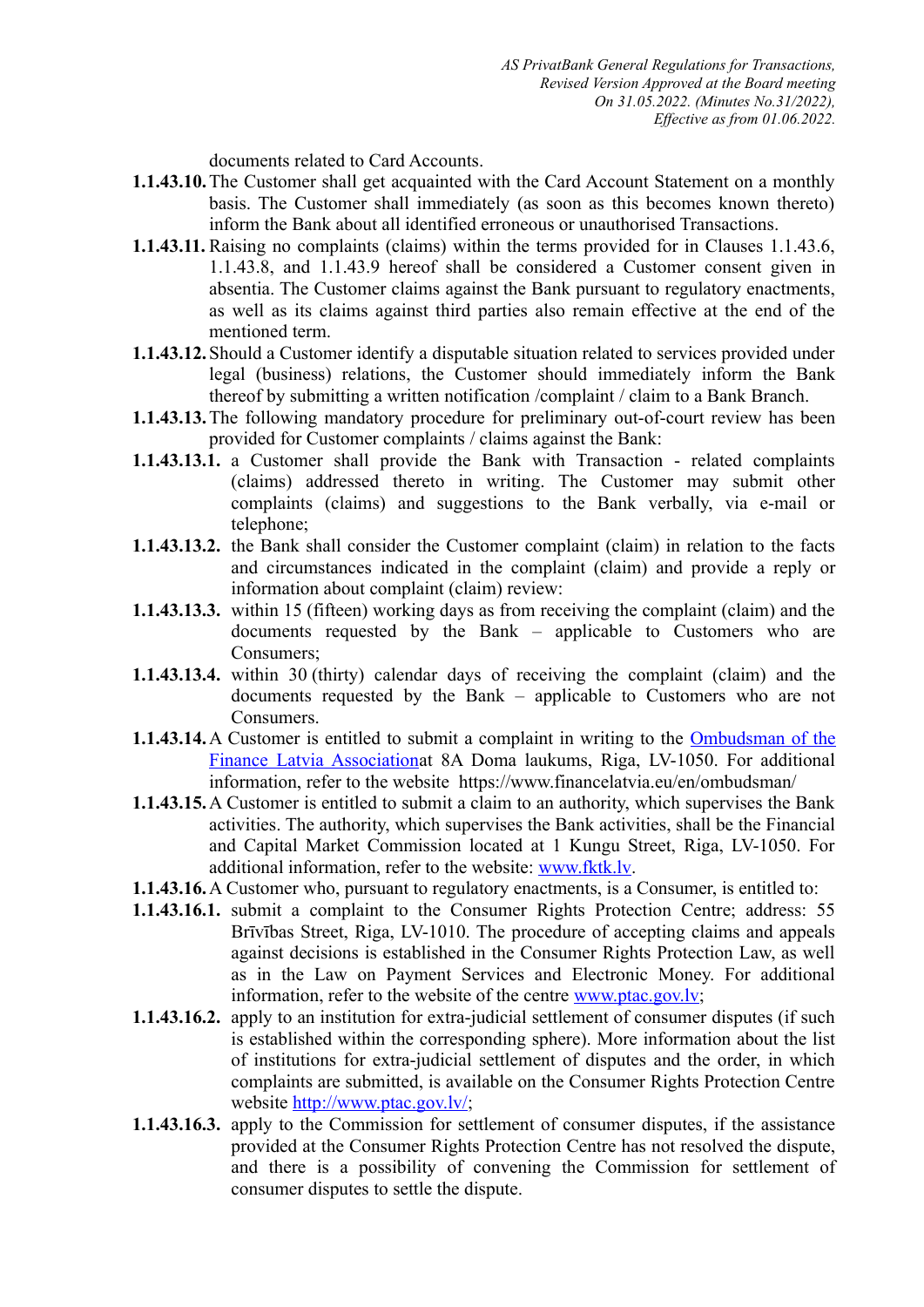- **1.1.43.17.**The Bank shall take all possible measures to settle disputable situations and notify a Customer in writing regarding results of review of its application. To settle a disputable situation, the Bank may invite the Customer to a personal meeting with an authorised employee of the Bank.
- **1.1.43.18.**Any dispute, disagreement, or claim resulting from mutual legal (business) relations between the Bank and the Customer and covering such legal (business) relations, the violation, termination, legality, validity, or interpretation thereof shall be reviewed:
- **1.1.43.18.1.** for Customers, which are Consumers in a court of the Republic of Latvia according to effective regulatory enactments of the Republic of Latvia;
- **1.1.43.18.2.** for Customers, which are non-Consumers at a claimant choice, in a court of the Republic of Latvia, or in Riga United Arbitration Court, registration number LV40003940446, located at 3, 27 Lacplesa Street, Riga, LV-1011. If a case is examined before the Arbitration Court, then it is examined based on the submitted documents and in accordance with effective regulatory enactments of the Republic of Latvia, as well as regulations of this court of arbitration, by an Arbitrator who has been appointed by the Chairperson of the Arbitration Court. The Arbitration Court proceedings shall be conducted in Latvian. The decision of the Arbitration court shall be final, not subject to appeal, and binding upon the Parties;
- **1.1.43.18.3.** in other court previously agreed upon in writing by the Parties. Such agreement should provide the order of claim review and applicable regulatory enactments.

# **1.1.44. Responsibility of Parties:**

- **1.1.44.1.1.** The Bank is only responsible for those actions of its employees that they had taken during working hours as part of their job duties and as part of directives of the Bank and their authorities.
- **1.1.44.1.2.** The Bank is not responsible for direct and indirect losses of the Customer, which he/she incurred in relation to a Transaction between the Customer and the Bank if such losses were not premeditated by the Bank. In case of premeditated malice, the Bank reimburses the Customer direct and actual losses.
- **1.1.44.1.3.** The person guilty of any violation of payment terms (the Bank or the Customer) pays the other party (the Bank or the Customer) the contractual penalty (forfeit, fine) of 0,1% (one-tenth of a per cent) of the delayed amount for each day of such delay, unless the Pricelist or Transaction Document provides for a different contractual penalty (forfeit, fine) amount or another sanction for violation of the payment term. If the Customer's violation gave reason to initiation of proceedings at a court of arbitration (court), the Bank is entitled to demand payment of the contractual penalty (forfeit, fine) of 10% (ten per cent) of the claim amount. Payment of the contractual penalty (forfeit, fine) does not release the Customer from fulfilment of his liabilities.
- **1.1.44.1.4.** Payment of the contractual penalty (forfeit, fine) does not include reimbursement of the Bank's losses.
- **1.1.44.1.5.** The Bank and the Customer are not responsible for their failure to fulfil, partial or improper fulfilment of their liabilities if such failure to fulfil or improper fulfilment resulted from any circumstances beyond the Bank's control (*force majeure*), including but not limited to terrorism, military actions, fire, explosions, civil riots, strikes, natural disasters, acts issued by state